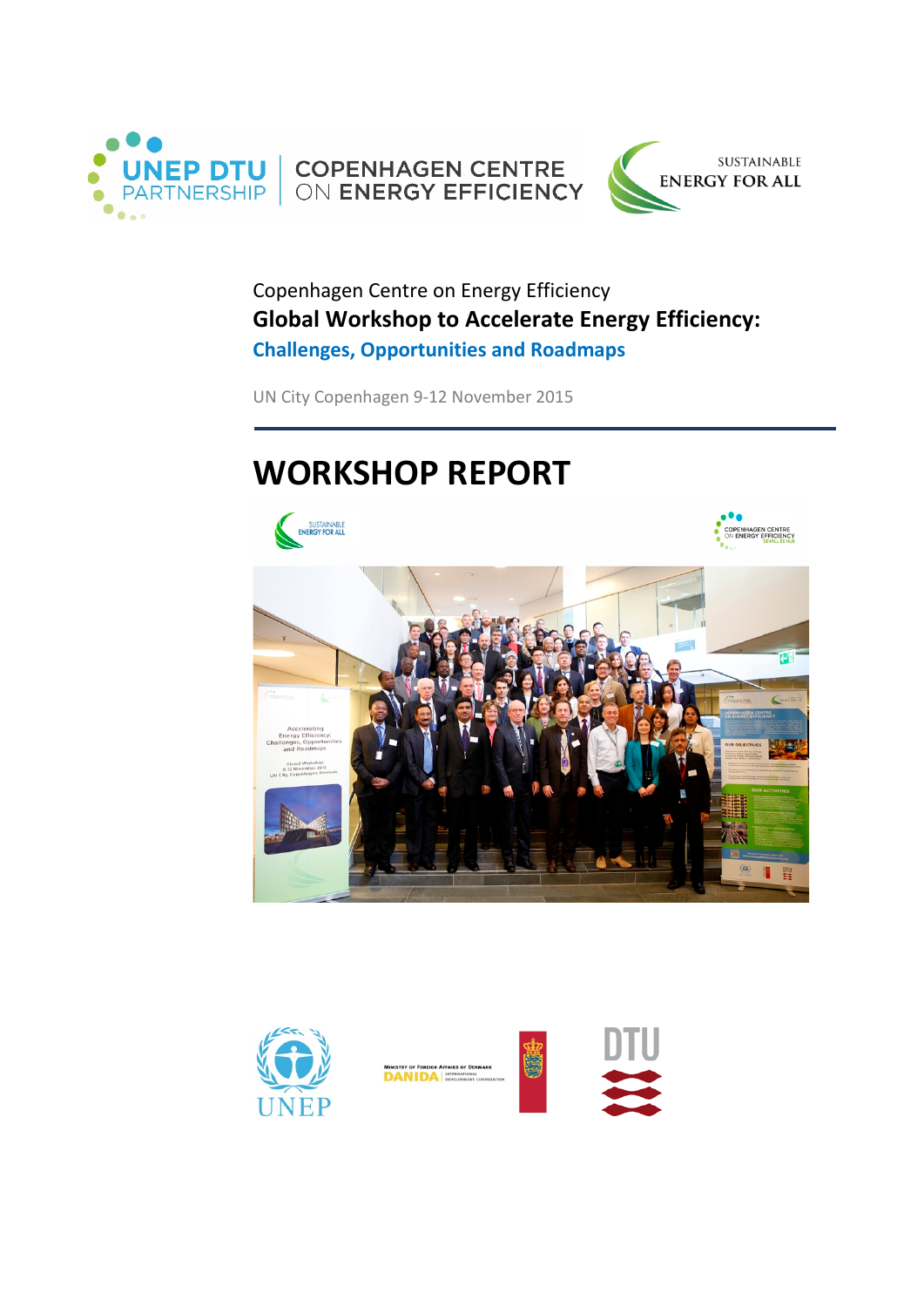



# **Editors**

Vijay M Deshpande, Aristeidis Tsakiris, Thomas Thorsch Krader

### **About this report**

This report summarises the discussions and conclusions from the workshop to 'Accelerate Energy Efficiency: Challenges, Opportunities and Roadmaps', organised by the Copenhagen Centre on Energy Efficiency (C2E2) on 9-12 November, 2015 in the UN City, Copenhagen.

For more information about the workshop, including on the various presentations, visit the C2E2 website at: [www.energyefficiencycentre.org](http://www.energyefficiencycentre.org/)

### **Copenhagen Centre on Energy Efficiency**

Jointly established in September 2013 by the Danish Government, the United Nations Environment Programme (UNEP) and the Technical University of Denmark (DTU), the C2E2 is dedicated to accelerating the uptake of energy efficiency policies and programmes at a global scale. C2E2 is located at the UN City in Copenhagen, Denmark.

C2E2 is institutionally part of the UNEP-DTU Partnership, a UNEP Collaborating Centre operating within the Department of Management Engineering at DTU.

In the context of the United Nations Secretary General's Sustainable Energy for All (SE4ALL) initiative, C2E2 is the thematic hub for energy efficiency; with the prime responsibility to support action towards the SE4ALL energy efficiency target of doubling the global rate of improvement in energy efficiency by 2030.

**Cover photo:** Group photo with participants on the first day of the workshop.

UNEP-DTU Partnership Marmorvej 51 2100 Copenhagen Ø, Denmark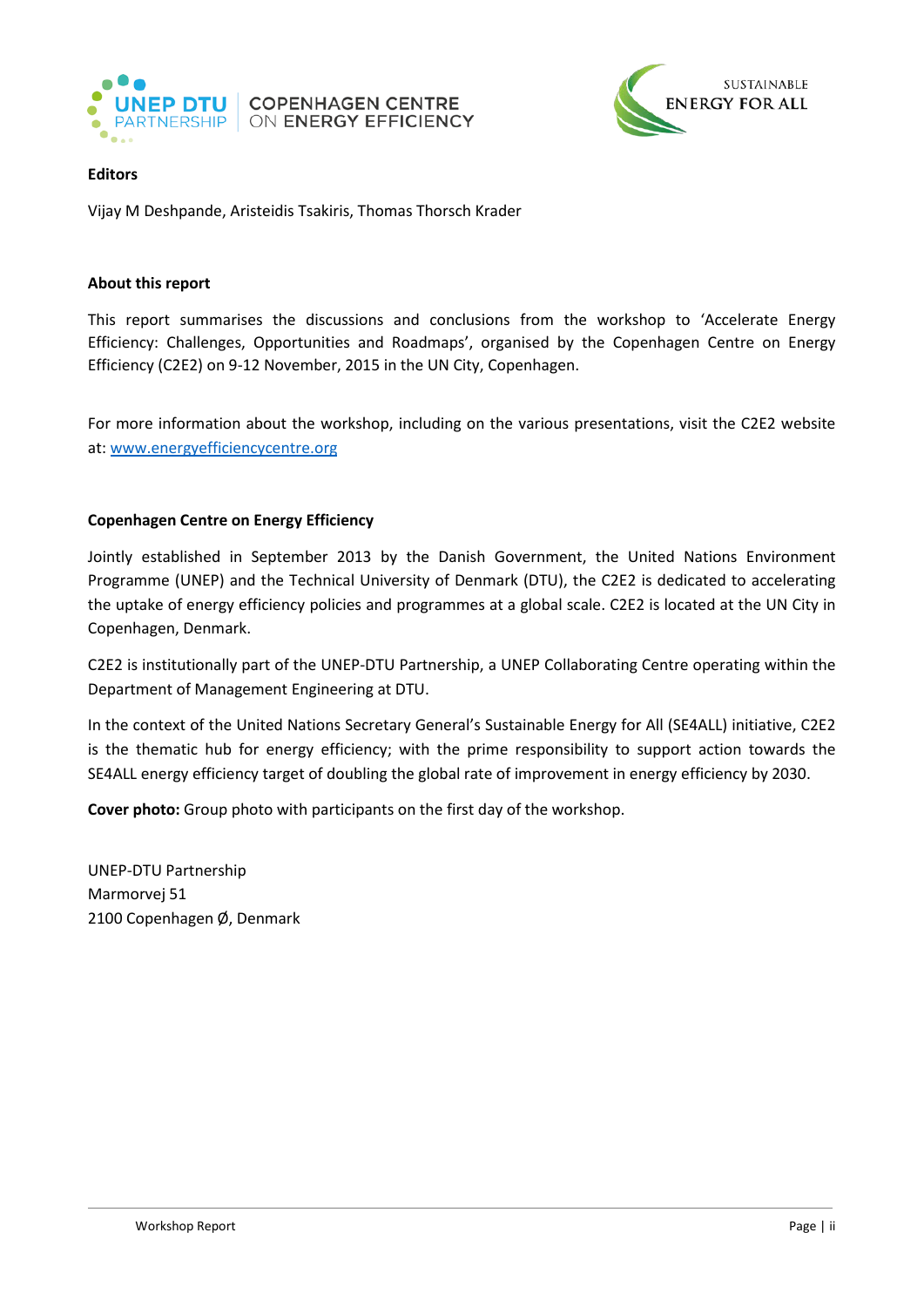



#### <span id="page-2-0"></span>**ACKNOWLEDGMENTS**

The Copenhagen Centre on Energy Efficiency wants to thank all colleagues who provided session summaries for this report, including Prakriti Naswa, Thomas Dahl Thellesen, Aristeidis Tsakiris, Xianli Zhu, Xiao Wang, Tim Farrell, Mark Lister, Thom Thorsch Krader and Vijay M Deshpande. Thank you also to all the participants, speakers and moderators that we had the pleasure to host during the workshop.

Special thanks to Rikke Schak Toustrup-Jensen who helped C2E2 connect wit[h CopCap](http://www.copcap.com/) (owner of figure 1).



*Figure 1: [© CopCap](http://www.copcap.com/)*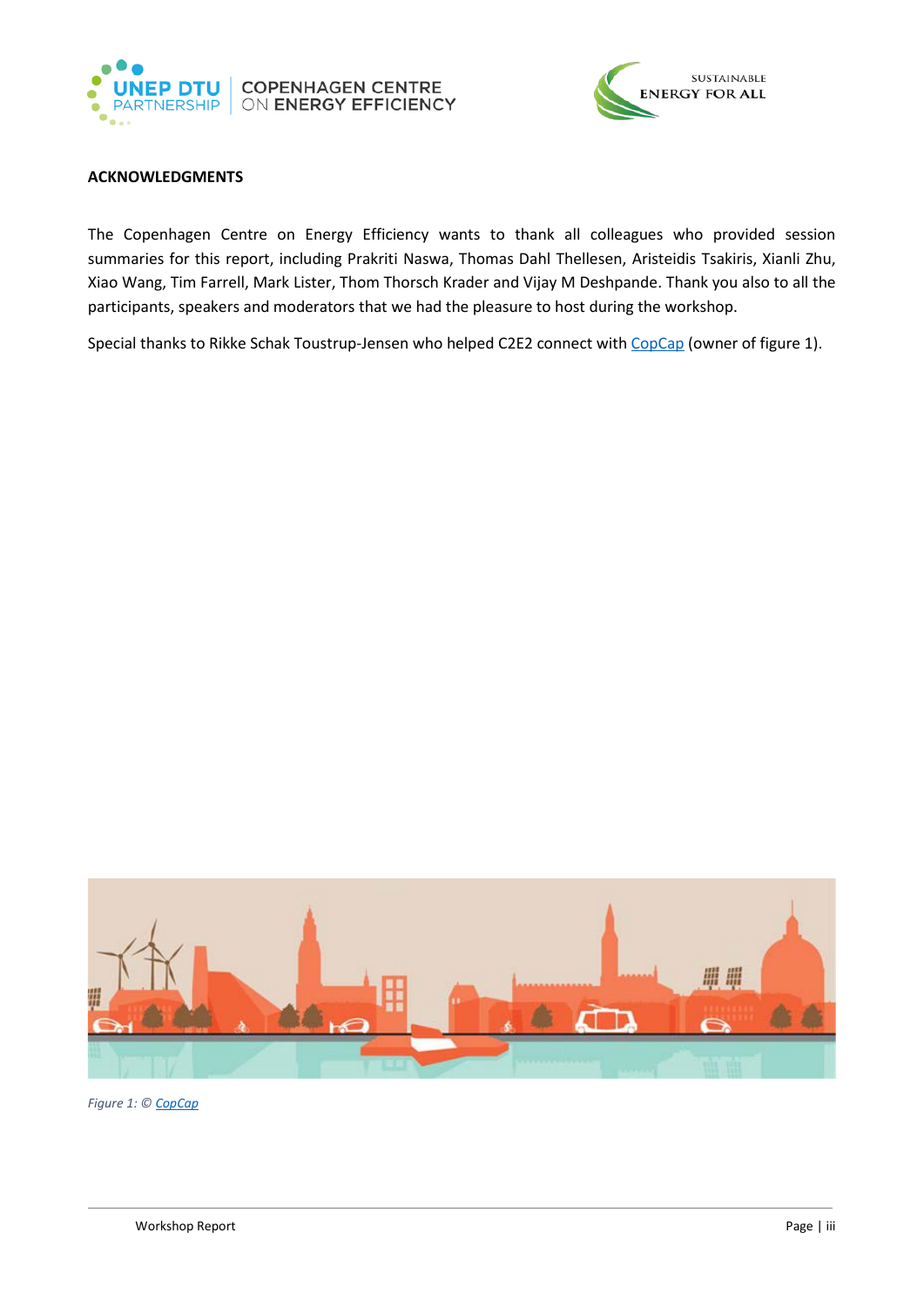



# <span id="page-3-0"></span>**ABBREVIATIONS AND ACRONYMS**

| <b>BAU</b>   | <b>Business as Usual</b>                                    |  |
|--------------|-------------------------------------------------------------|--|
| <b>BIEE</b>  | Base Indicator Energy Efficiency                            |  |
| <b>CDP</b>   | Carbon Disclosure Project                                   |  |
| <b>CIS</b>   | Commonwealth of Independent States                          |  |
| COP          | Conference of the Parties                                   |  |
| <b>DEA</b>   | Danish Energy Agency                                        |  |
| <b>DTU</b>   | Danmarks Tekniske Universitet                               |  |
| ECE          | <b>Economic Commission for Europe</b>                       |  |
| EE           | <b>Energy Efficiency</b>                                    |  |
| EEF          | <b>Energy Efficiency Facility</b>                           |  |
| <b>EESP</b>  | <b>Energy Efficient Stoves Programme</b>                    |  |
| <b>EMS</b>   | Environmental Management System                             |  |
| EU           | <b>European Union</b>                                       |  |
| <b>GBPN</b>  | <b>Global Building Performance Network</b>                  |  |
| GCF          | <b>Green Climate Fund</b>                                   |  |
| <b>GDP</b>   | <b>Gross Domestic Product</b>                               |  |
| <b>GHG</b>   | Greenhouse Gas                                              |  |
| <b>IADB</b>  | Inter-American Development Bank                             |  |
| IEA          | <b>International Energy Agency</b>                          |  |
| <b>IFC</b>   | <b>International Finance Network</b>                        |  |
| <b>IFU</b>   | <b>Investment Fund for Developing Countries</b>             |  |
| <b>IIP</b>   | Institute for Industrial Productivity                       |  |
| <b>INDC</b>  | <b>Intended Nationally Determined Contributions</b>         |  |
| <b>INPO</b>  | International Not for Profit Organization                   |  |
| <b>IPEEC</b> | International Partnership for Energy Efficiency Cooperation |  |
| <b>IRENA</b> | International Renewable Energy Agency                       |  |
| <b>ISO</b>   | International Organization for Standardization              |  |
| <b>KIF</b>   | Danish Climate Investment Fund                              |  |
| LAC          | Latin American Countries                                    |  |
| LED          | Light-emitting diode                                        |  |
| <b>MEM</b>   | Ministry of Energy and Minerals (Tanzania)                  |  |
| <b>MEPS</b>  | Minimum Energy Performance Standards                        |  |
| <b>MRV</b>   | Measurement, Reporting and Verification                     |  |
| <b>MVE</b>   | Monitoring, Verification and Enforcement                    |  |
| <b>OECD</b>  | Organisation for Economic Co-operation and Development      |  |
| <b>PPP</b>   | <b>Public-Private Partnerships</b>                          |  |
| <b>SDG</b>   | Sustainable Development Goal                                |  |
| SE4LL        | Sustainable Energy for All                                  |  |
| <b>SME</b>   | <b>Small and Medium-sized Enterprises</b>                   |  |
| <b>UDP</b>   | <b>UNEP DTU Partnership</b>                                 |  |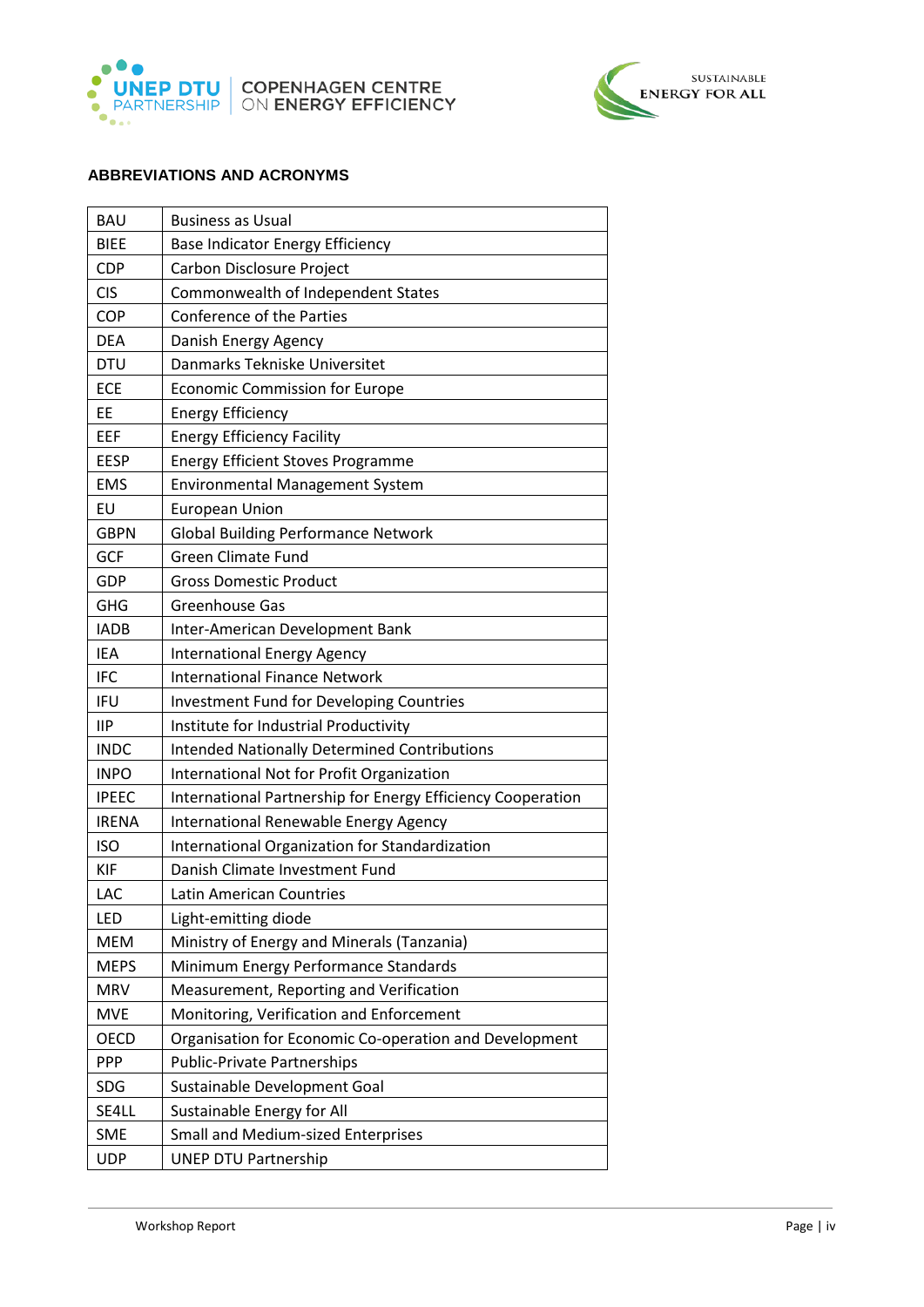



| UN           | <b>United Nations</b>                              |
|--------------|----------------------------------------------------|
| <b>UNEP</b>  | United Nations Environment Programme               |
| <b>UNIDO</b> | United Nations Industrial Development Organization |
| <b>USD</b>   | <b>United States Dollar</b>                        |
| WRI          | World Resources Institute                          |
| <b>ECCJ</b>  | <b>Energy Conservation Centre, Japan</b>           |
| <b>ESCO</b>  | <b>Energy Service Company</b>                      |
| <b>FV</b>    | <b>Electric Vehicles</b>                           |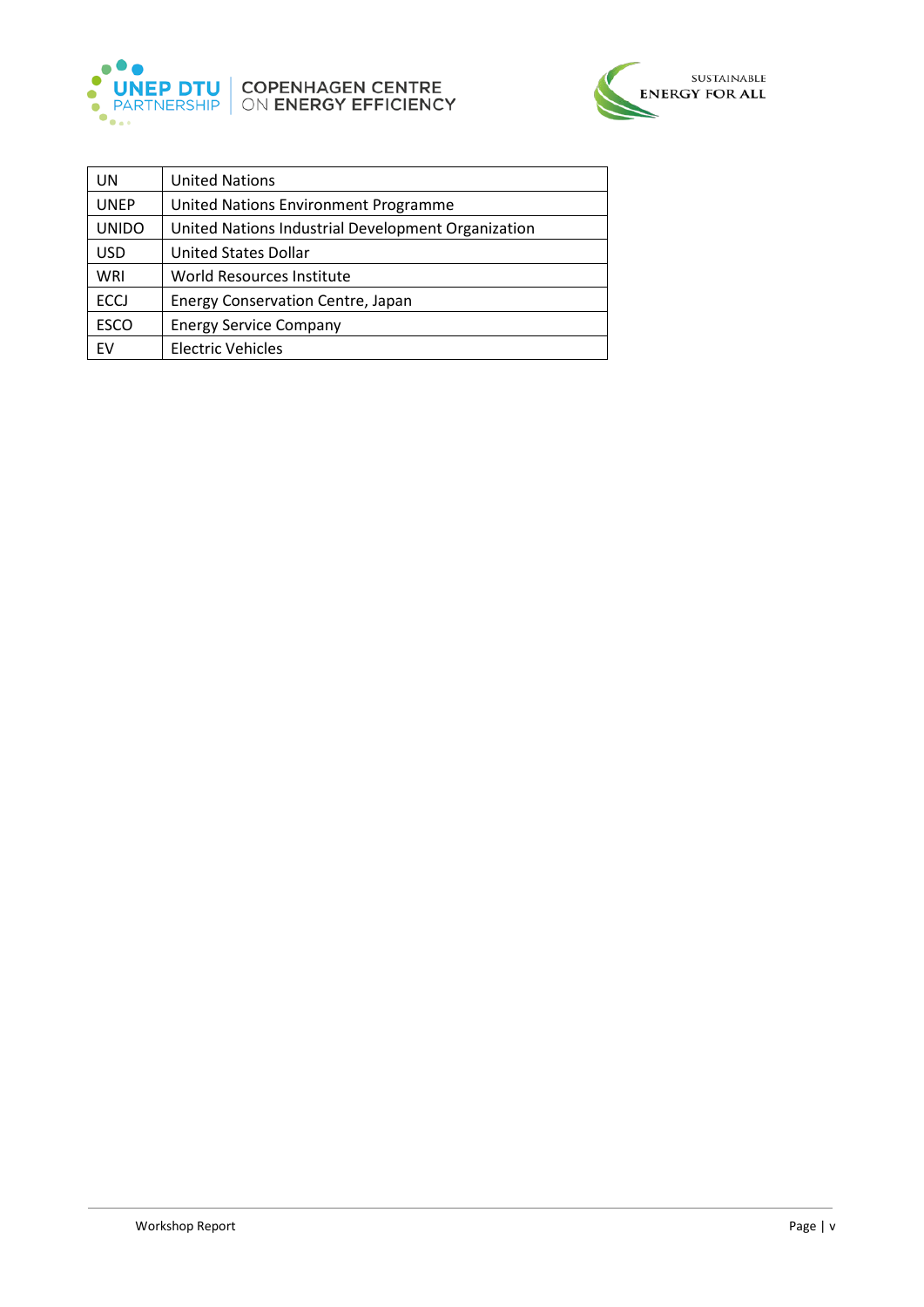



# Table of Contents

| SESSION 2: ENERGY EFFICIENCY: POTENTIAL AND MULTIPLE BENEFITS (IEA); SPECIAL PRESENTATION ON<br>ENERGY EFFICIENCY INITIATIVES (IKEA); GLOBAL ENERGY EFFICIENCY ACCELERATOR PLATFORM (C2E2);<br>GLOBAL ENERGY EFFICIENCY ACCELERATORS: TARGETS, STRATEGIES AND ENGAGEMENT AT THE LOCAL |
|---------------------------------------------------------------------------------------------------------------------------------------------------------------------------------------------------------------------------------------------------------------------------------------|
| SESSION 3: GLOBAL ENERGY EFFICIENCY ACCELERATORS: TARGETS, STRATEGIES AND ENGAGEMENT AT THE                                                                                                                                                                                           |
| SESSION 4: CAPTURING ENERGY EFFICIENCY POTENTIAL: BUSINESS AND SUPPLY CHAINS  18                                                                                                                                                                                                      |
| SESSION 5: ENERGY EFFICIENCY FINANCE: PUBLIC AND PRIVATE SECTOR INVESTMENT 20                                                                                                                                                                                                         |
| SESSION 6: ENERGY EFFICIENCY PROGRESS: EXAMPLES FROM DEVELOPED AND EMERGING ECONOMIES22                                                                                                                                                                                               |
| SESSION 7: COPENHAGEN CENTRE ON ENERGY EFFICIENCY'S FOUR REGIONAL REPORTS24                                                                                                                                                                                                           |
|                                                                                                                                                                                                                                                                                       |
| SESSION 9: LIGHTING AND APPLIANCES-INSTRUMENTS, POLICIES, SCHEMES/PROGRAMMES, INNOVATIONS                                                                                                                                                                                             |
| SESSION 10: BUILDINGS AND DISTRICT ENERGY - INSTRUMENTS, POLICIES, PROGRAMMES30                                                                                                                                                                                                       |
|                                                                                                                                                                                                                                                                                       |
|                                                                                                                                                                                                                                                                                       |
|                                                                                                                                                                                                                                                                                       |
|                                                                                                                                                                                                                                                                                       |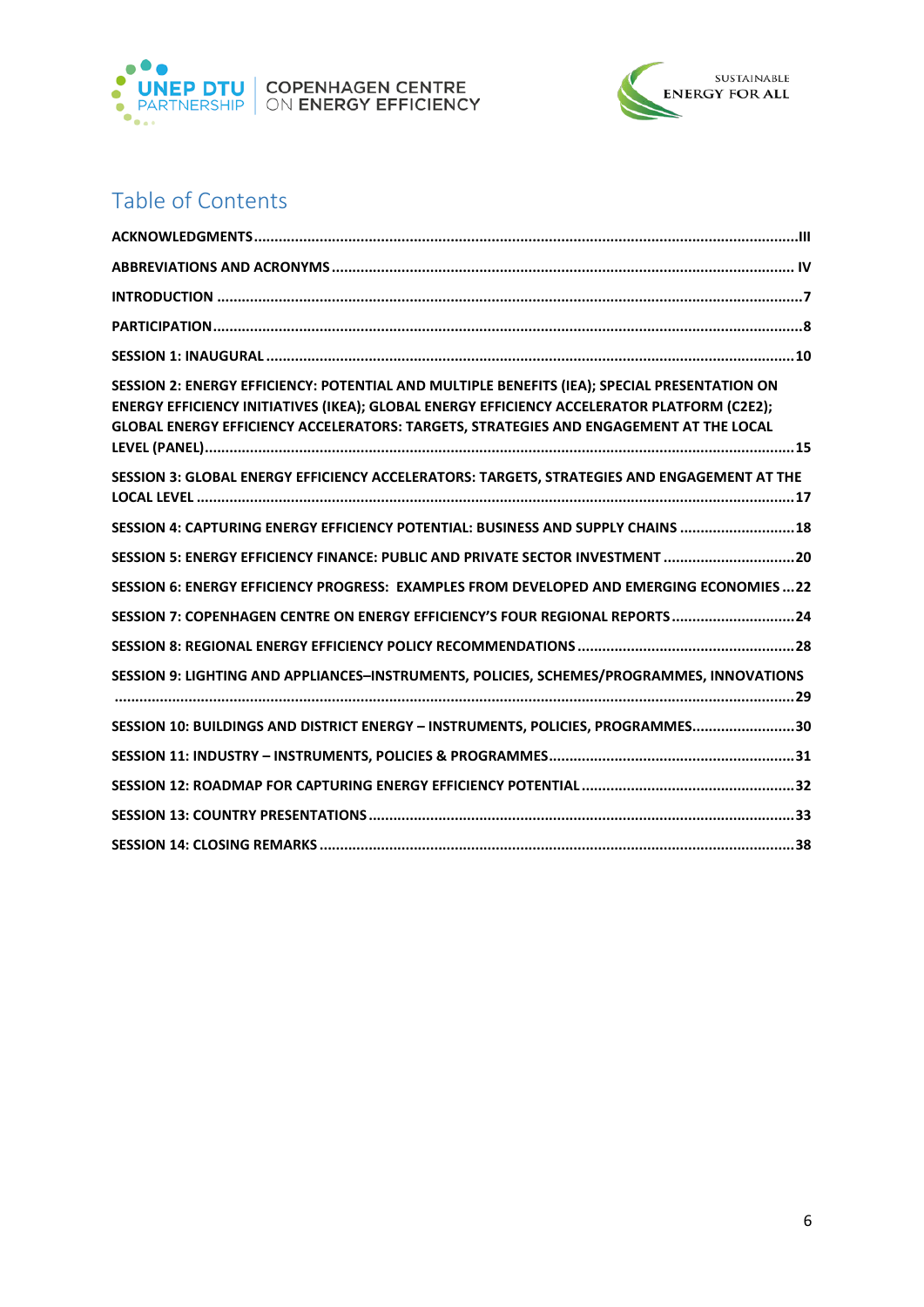



### <span id="page-6-0"></span>**INTRODUCTION**

Energy efficiency is widely accepted as a fundamental factor for improving energy security and making it affordable and accessible to all. It is also a key option for global climate change mitigation. In addition, the UN Sustainable Energy for ALL (SE4ALL) initiative's objective of doubling the global energy efficiency improvement rate by 2030 requires action on various fronts and involvement of countries, cities, policy makers, the private sector, financial institutions and a variety of other stakeholders.

Copenhagen Centre for Energy Efficiency (C2E2), as the energy efficiency hub for SE4ALL is committed to providing technical and analytical support to global, national and city level actions in speeding up energy efficiency improvement. As part of its country level initiatives, C2E2 had engaged four regional partners to review the status of existing energy efficiency policies and priorities in countries within each region. The four regions and the regional partners included:

- Bariloche Foundation in Argentina for the Latin America and Caribbean Region;
- Asian Institute of Technology in Thailand for the Asian Region;
- Centre for Energy Efficiency (CENEf) in Moscow for the Commonwealth of Independent States Region; and
- The Energy Research Centre at the University of Cape Town in South Africa for African Region

A total of twelve countries, four from each region, were studied in the initial phase of this initiative, and a consolidated report on the status of energy efficiency in each region was prepared by the respective regional partner. C2E2 envisages providing support to the chosen twelve countries in accelerating energy efficiency. As a first step in this direction, it was decided to hold a capacity building workshop - **Global Workshop to Accelerate Energy Efficiency: Challenges, Opportunities and Roadmaps** from 9-12 November, 2015 at UN City in Copenhagen, Denmark.

The Workshop brought together energy officials and experts from the chosen twelve countries, representatives from development banks and leading businesses, as well as international and regional energy research institutions. It included presentations and discussions on innovative strategies adopted by countries, businesses and financial institutions to implement energy efficiency measures. It also provided opportunity for countries to engage with the SE4All Global Energy Efficiency Accelerator Platform, which is a public-private partnership (PPP) programme that aims to scale-up energy efficiency activities and investments worldwide. The Platform provides governments with a clear path for a multi-stakeholder engagement on critical energy efficiency goals across various sectors. In addition, the findings of four regional energy efficiency studies were presented and disseminated. The Workshop also had capacity building sessions on energy efficiency measures, instruments, policies and programs for core economic sectors. In the break-out sessions that followed, the focus was on arriving at the broad contours of a roadmap for capturing the available energy efficiency potential in respective countries. In particular, by the end of the Workshop, each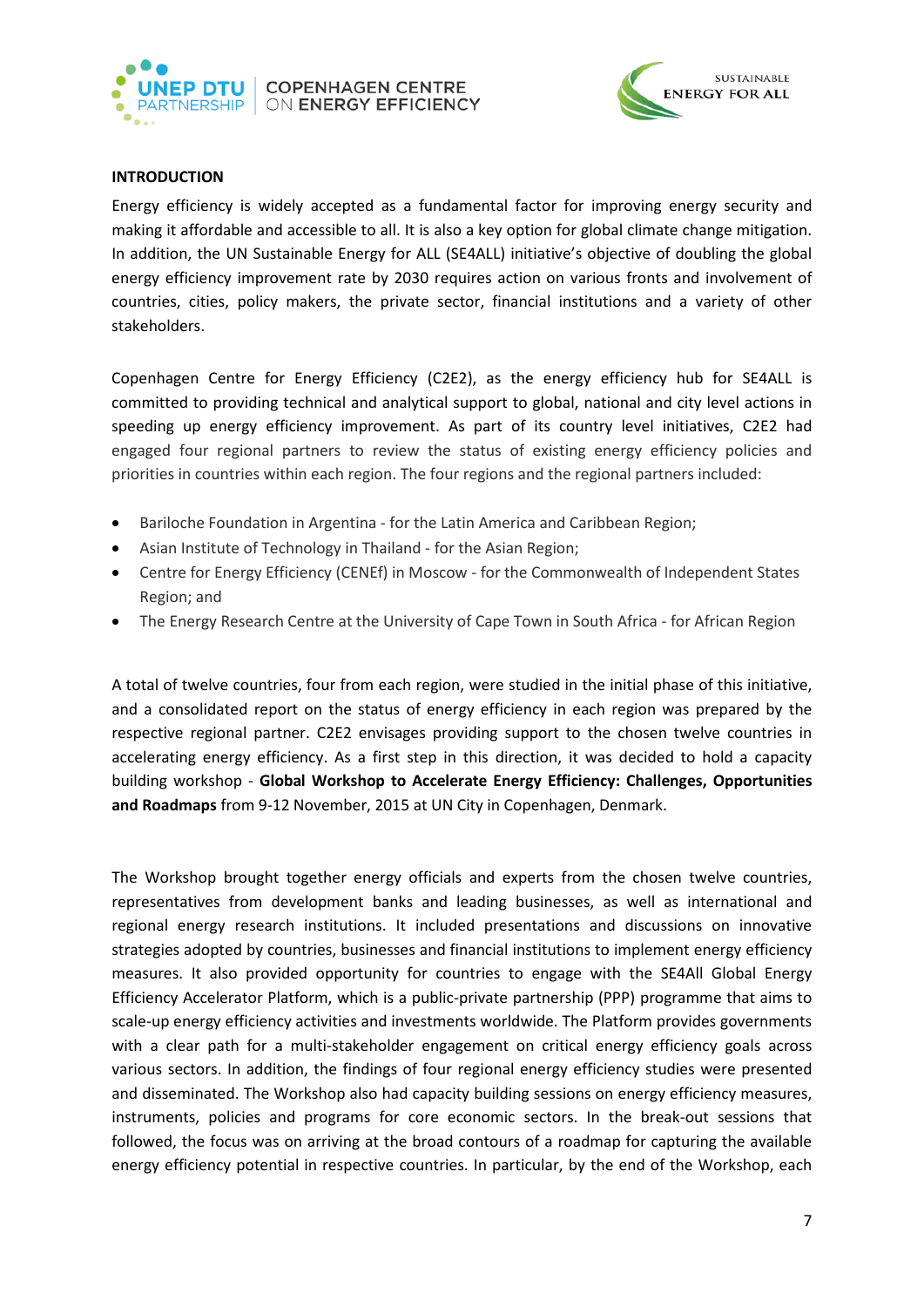



participating country had not only prepared a skeleton draft of their roadmap for enhancing energy efficiency, but had also identified the nature and scope of the possible technical assistance and support that the countries would like to have in their quest for improving energy efficiency in respective countries.

A detailed Workshop agenda can be found in Annex I.

#### <span id="page-7-0"></span>**PARTICIPATION**

The Workshop was attended by 80 professionals from government, business, financial institutions, international organisations and civil society organisations, as well as energy efficiency experts. A detailed list of participants can be found on the C2E2 website.

A summary of the various sessions is provided below, and should be read together with the respective presentations.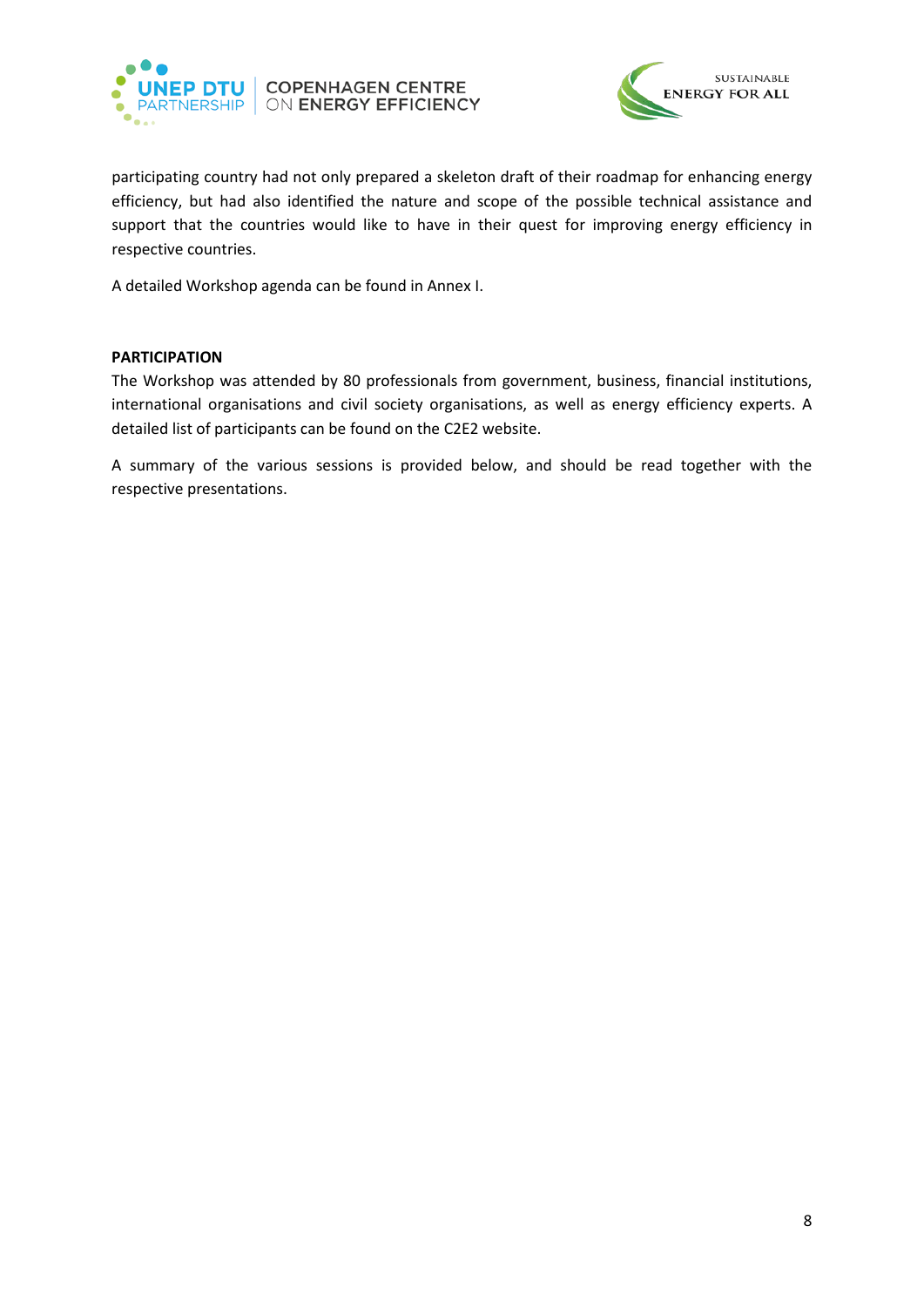





# **SUMMARY OF SESSIONS**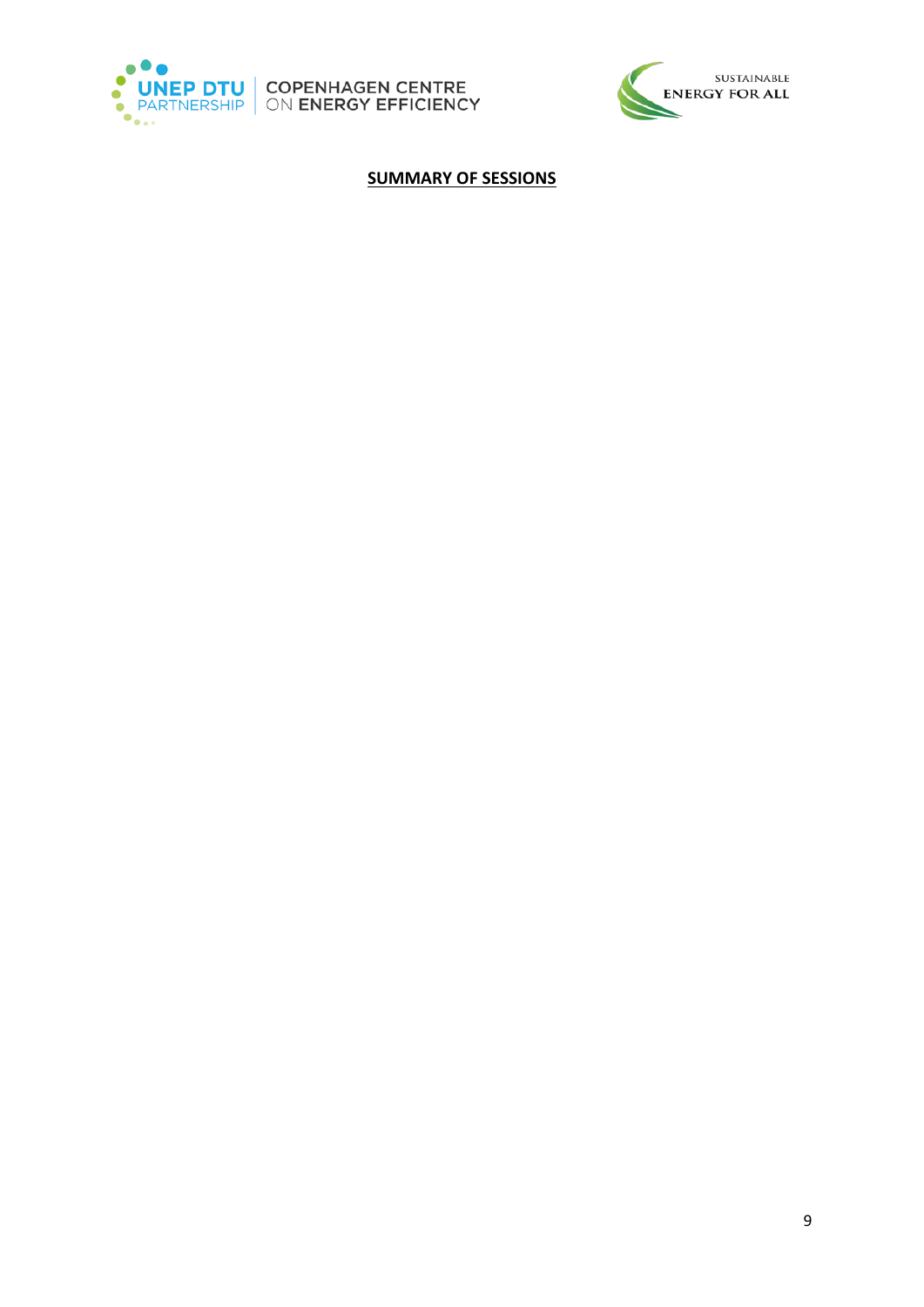



### <span id="page-9-0"></span>**Session 1:** Inaugural

**Date:** 9 Nov., 2015 **Time:** 09:00 to 10:45

**Moderator** John M Christensen

#### **Speakers**

- **John M Christensen**, Director, UNEP-DTU Partnership
- **Søren Salomo**, Head of Department, Department of Management Engineering, DTU
- **Henriette Ellermann-Kingombe**, Deputy Head of Department of Green Growth, Ministry of Foreign Affairs, Denmark
- **Regis Meyer**, COP 21, Team, Government of France
- **Djaheezah Subratty**, Head of Policy Unit, UNEP, Paris
- **Monika Froehler**, Communications Officer, SE4All
- **Jyoti P Painuly**, Head, Copenhagen Centre on Energy Efficiency

#### **Key Messages**

- Energy efficiency has to be mainstreamed in development polices
- There is a greater role that private sector has to play
- There is ample scope for enhancing the potential of Energy Efficiency
- The workshop touches on various aspects of EE and aims for greater collaboration with partners
- **Lot of barriers but so are the opportunities many trend setting examples**
- Practical information COP sessions

#### **Session Summary:**

- 1. **John M. Christensen** welcomed the participants and panellists of the 'Global Workshop to Accelerate Energy Efficiency'. He briefly oriented the participants with the broad goals of the workshop, which also included preparation for COP. He mentioned that the second part of the workshop focusses on working with country participants to seek work synergies and possible linkages with global efforts. He also gave a brief of the energy efficiency in practice in design of the UN City building.
- 2. **Søren Salomo** welcomed the participants. He provided an overview of DTU and the specialized role of UNEP-DTU Partnership. He mentioned that DTU is hosting the workshop together with ministry of foreign affairs in Denmark. He emphasized that though the agenda was specifically looking at energy efficiency the underlying idea of resources being used more efficiently (in this case energy) was principally a good idea. Talking about DTU, he said that DTU is a prominent technical university of Scandinavia and has worked on many issues related to energy efficiency. DTU has also collaborated with the private sector for many research projects. To conclude he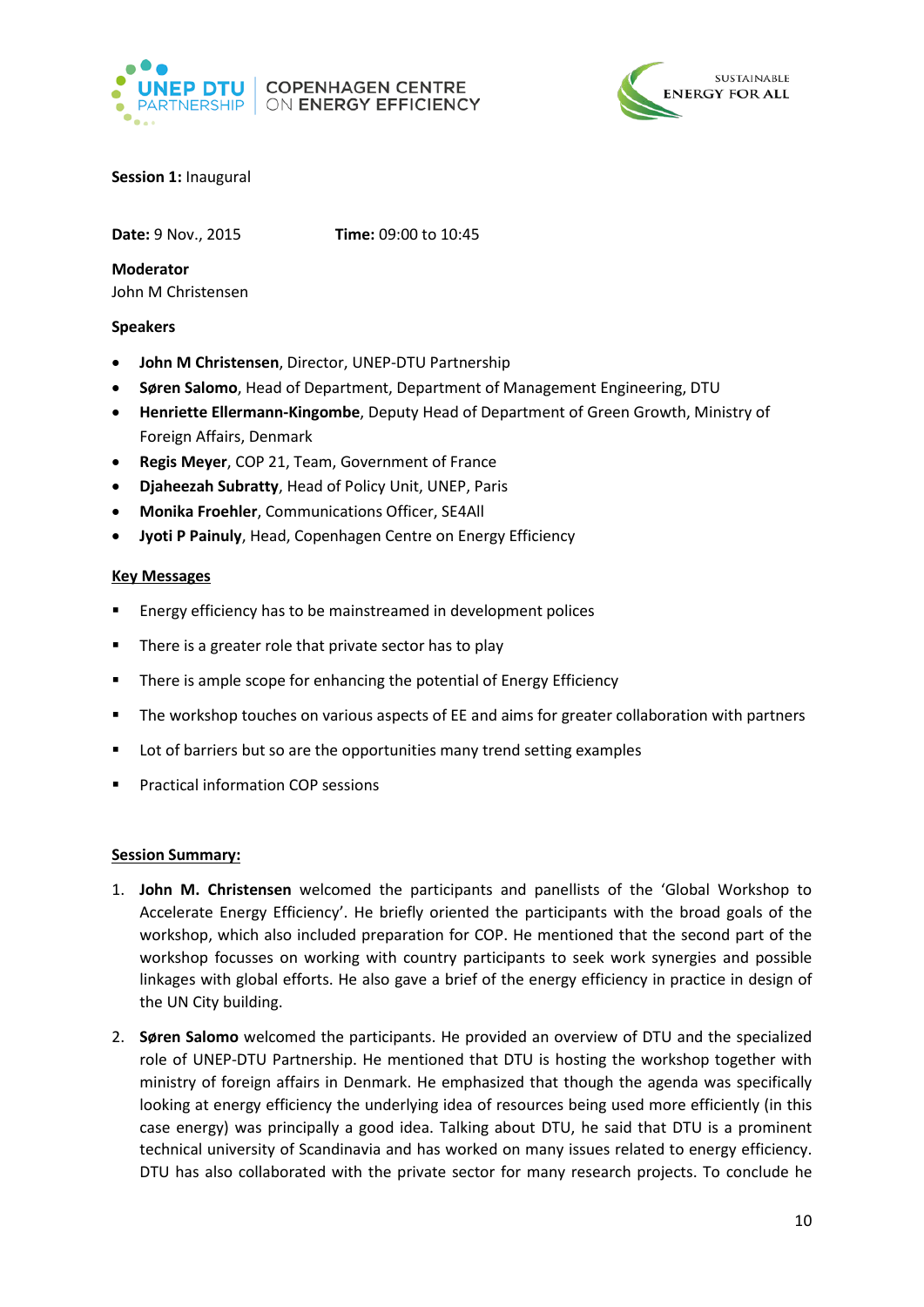



hoped that the workshop goes beyond the agenda and also that the participants get an opportunity to seek work related synergies with all the partner institutes / countries in the workshop.

- 3. **Henriette Ellermann-Kingombe** welcomed all the participants. Speaking on the importance of energy efficiency, she said that energy being included as one of the goals in 'Sustainable Development Goal (SDG 7)' gives a good starting point for the workshop and to find practical solutions for energy efficiency thereby making it a part of the development is the way forward. Sustainability is the only pathway in future also from the financial perspective. She mentioned about the recent announcement by Goldman Sachs to invest USD 150 billion in clean energy, which is not to save the planet but also because there is a business potential in clean energy and energy efficiency. Putting forward the Danish perspective, she mentioned that to make sustainable energy available for citizens of Denmark has been the government's priority, which is also one of the reasons for sponsoring the SE4ALL centre. She mentioned that we need such partnerships and in Denmark, they are instrumental in helping us pursue our energy efficiency goals. She highlighted that they have established the 'Copenhagen Centre for Energy Efficiency' as a one-stop shop for advice on energy efficiency. Highlighting the importance of nongovernmental bodies, she mentioned that governments are not (and should not) be the only ones to invest in energy efficiency. Private sector has a major role to play and SE4ALL demonstrates this. SE4ALL has set an important goal for doubling the rate of energy efficiency, which is also reflected in the SDG 7. She mentioned that energy efficiency has a transformational potential and role of the accelerators would be discussed in the upcoming sessions in the workshop.
- 4. **Regis Meyer** provided an overview of energy efficiency in COP 21. He mentioned that the COP 21 would set a new climate regime based on the commitments from all the parties and stakeholders. The stakeholders were advised to formulate energy efficiency policies and integrate them into the development agenda. He appreciated the efforts by the French government and mentioned that the government and the Inter-ministerial team at work is aiming to deliver its best for the COP. He mentioned that there are four special ambassadors for climate to represent the COP 21 presidency around the world.

Talking about the COP 21, he mentioned that the success of Paris would depend on COP 21 meeting its objectives. These objectives include coming up with a legally binding agreement that is universal, ambitious, lasting and dynamic, flexible i.e. as both mitigation and adaptation, and significant i.e. has an noteworthy impact on supporting the global vision of keep the global temperature rise below 2°C. In terms of national contribution, more than 155 countries until date have expressed interest in acting against climate change by submitting their INDC, which covers about 87% of GHG emissions. Fulfilling the commitment of Copenhagen with developed countries mobilizing 100 billion USD per year would entail working on the financing and account mechanisms, reorienting global finance flow engaging the financial transition towards a low carbon and resilient economy. He mentioned that success on these fronts will determine the success of COP and the mechanics need to be discussed and negotiated. He also emphasized on the need to accelerate climate action on ground pre-2020 and beyond.

Talking about non-state commitments, he mentioned that non-state actors were also being encouraged to make commitments before Paris alongside the states and to register them in the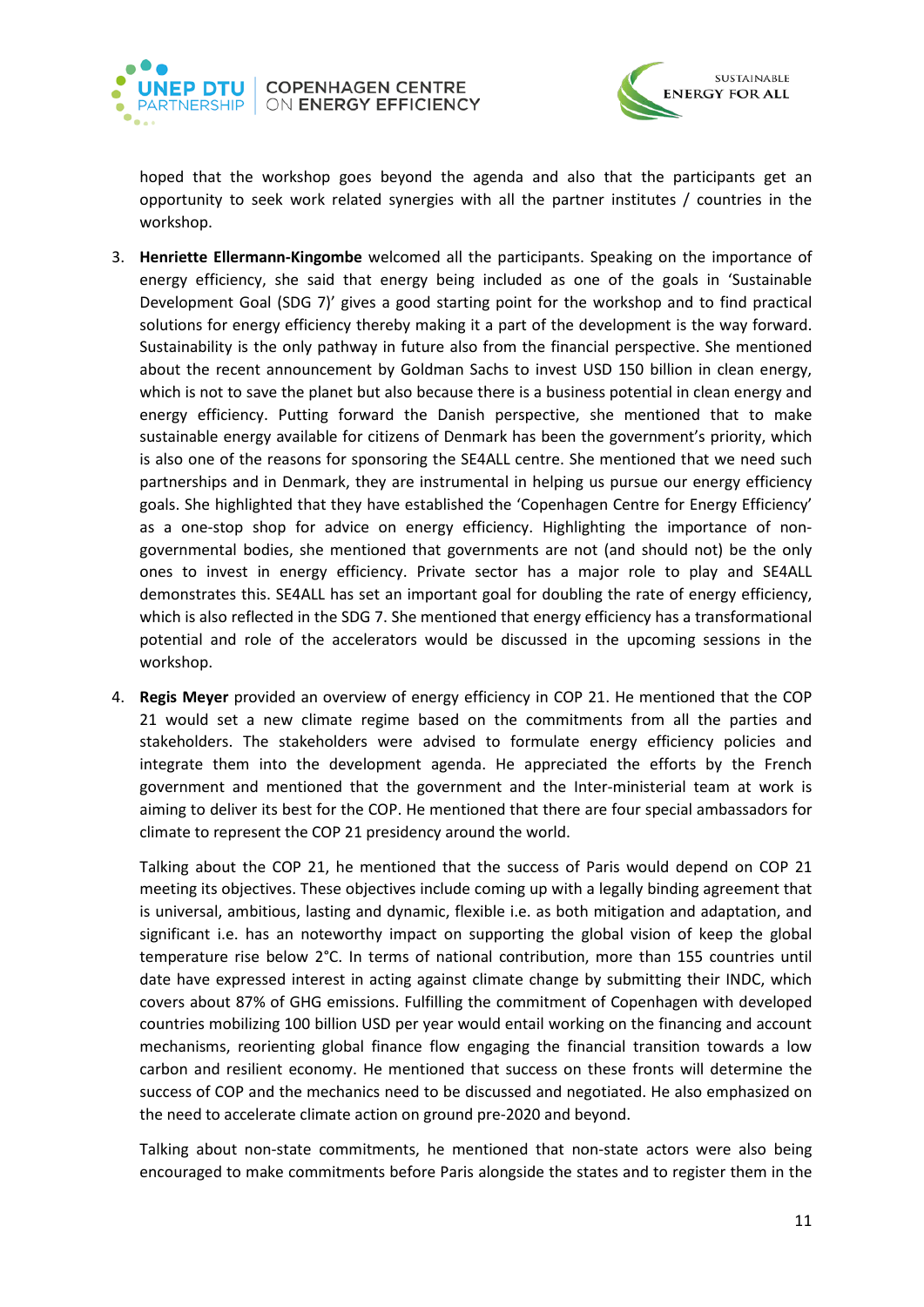



NAZCA platform. As a result of these, about 1700 sub-national commitments from 582 cities 98 regions covering 15% of the world's population where energy efficiency represents 40% of emission reductions and more than 2000 commitments from 1150 business of which 60% can be quantified. He also talked about the thematic focus of COP 21 and Lima Paris Action Agenda initiatives. Finally he mentioned that there is a gap in the ambition and the contribution but stressed on the fact that this was definitely a step ahead than before towards the agreement.

5. **Monika Froehler** oriented the audience on the journey of SE4ALL and the events of the year. She mentioned that year was incredible and had some significant events that also brought the initiative into focus. The first event for the SE4ALL forum and it was important because of multistakeholder engagements and it hosted the first ministerial gathering and committed with their country and to progress towards achieving the three sustainable energy targets. These three targets, namely, ensuring universal access to modern energy services; doubling the global rate of improvement in energy efficiency and doubling the share of renewable energy in the global energy mix drive the agenda at SE4ALL. At the Vienna Forum, the focus was on energy efficiency but also on industrial development and getting industry on board in a collaborative effort. SE4All also launched a report at the Financing for Development (FfD) conference on 'Scaling Up Finance for Sustainable Energy Investments', which identifies the potential for catalysing \$120 billion of incremental annual investment in sustainable energy by 2020

She talked about the SDG forum whereby adopting energy efficiency as one of the goals has highlighted its importance in sustainable development. She also expressed how energy efficiency was an enabler goal or a front loading goal and important for achieving for many other sustainable development goals for e.g. poverty, gender balance, health care etc. She sees that sustainable energy needs to perform well and show that it has impact on other goals. She mentioned that they are working towards filling a void from 2016-2020 without agreement. The indicators are subject to discussion till March 2016.

She congratulated all the partners and their efforts in putting SE4all targets into practice. She mentioned that to achieve the three goals of sustainable energy we have to work on the 3 'S' i.e. Smart, Speedy and Scale. She emphasized that it is also important to look into the value addition for the partners and quantifiable and verifiable aspects of activities. This, she mentioned, is also dependent on a steady financial flow and therefore they are collaborating with banks like National banks, World Bank and keeping room for private partners. She mentioned that their next objective is to transit into an International Not for Profit Organization (INPO), while still being deeply entrenched in UN work.

She explains that her expectations from COP21 were high considering that energy efficiency was mentioned in almost three fourths of the INDC submissions. She mentioned that pre-COP 21, their target was to deliver the 100-100-100 i.e. 100 Jurisdictions, 100 banks and 100 companies and she was happy to announce that they achieved much more than this till date. She mentioned that their team was working heard and on the energy day on  $7<sup>th</sup>$  Dec they have events on energy access and energy efficiency in partnership with other institutions like IRENA.

6. **Djaheezah Subratty** focussed on information on energy efficiency events at COP 21. On 7th Dec there are two dedicated sessions on energy efficiency centred around the thematic accelerators. UNEP would be co-leading these sessions. The session coordinator thanked all the partners who worked on the accelerators without the partners. Apart from these, there will be two open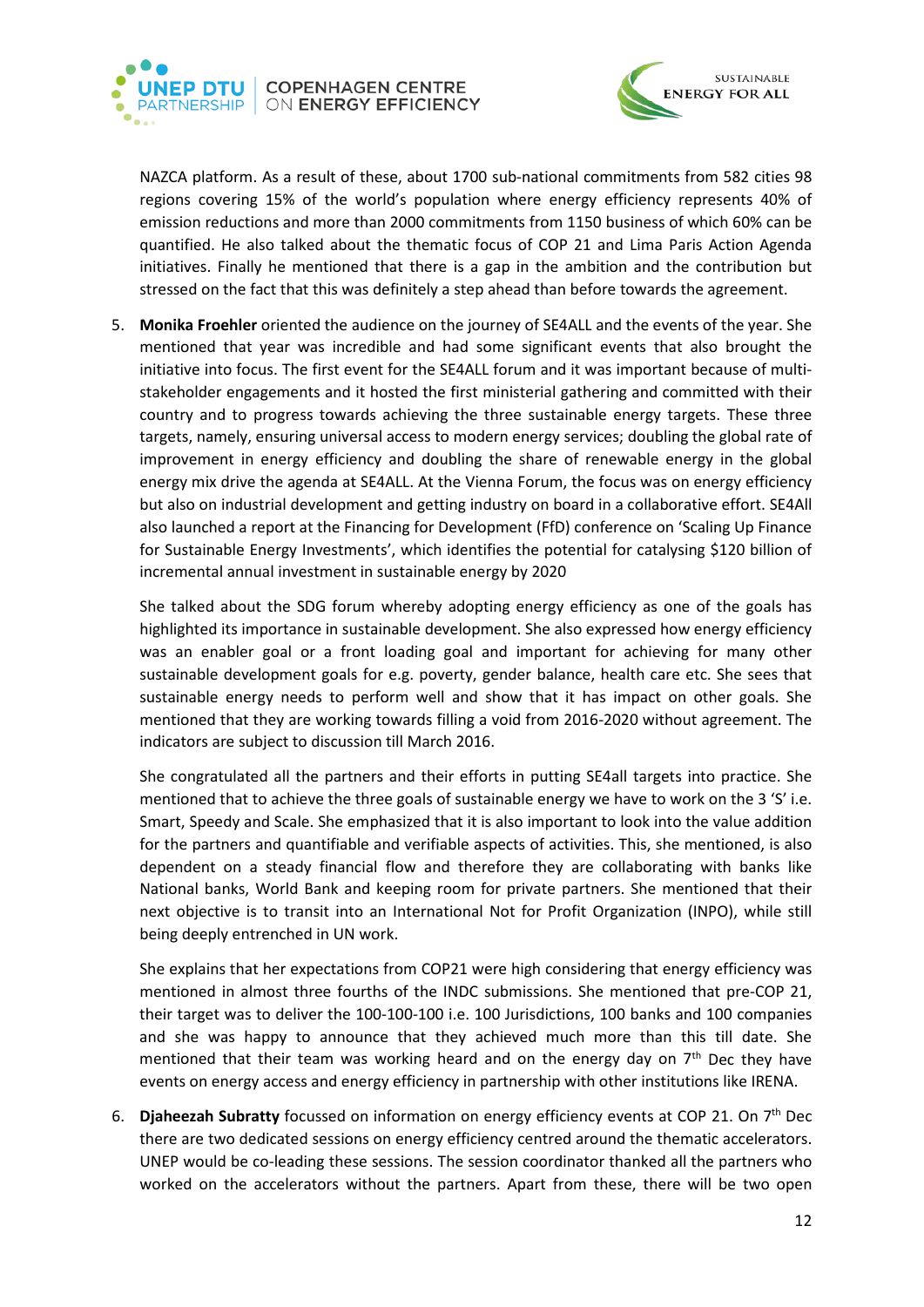



sessions on energy efficiency and a campaign on power. She mentioned that they were working closely with their partners to define good success stories around thematic accelerators and highlight the significant achievements. The building day on day 3, transport and Action day will also have components on energy efficiency. A brief summary for the events will be made available for the workshop participants.

7. **Jyoti Painuly** welcomed all the participants. Orienting the participants with the workshop, he said that the workshop has a twin theme of deliberating on the challenges and opportunities, as well as sharing experiences with private sector, which can then help overcome some challenges. During the workshop, there is also an opportunity to explore the possibilities of collaborative work with the countries. He briefed the audience on the work of SE4ALL. SE4ALL, a unique global initiative brings together leadership from all sectors of the civil society and business in pursuit to manage energy resources efficiently. Governments of 106 countries and the EU have participated with SE4All to advance its 3 core objectives for which governments, private sector, and multilateral agencies are trying to mobilise the resources.

He mentioned that the overall progress for the tracking period 2010-12 (Global tracking framework) is short of all the three objectives, though in 2014 the energy intensity of global economy dropped by 2.3%. Among the important challenges, he mentioned that financing was a big one. Transforming commitment to visible target by the '80%+ club' i.e. 20 developed and emerging economies that account for 80% emissions is need for the hour. Another important challenge mentioned by Jyoti was on that of indicators making tracking of energy efficiency progress a very difficult task. He cited an example of how shifting goalposts also changes the metrics such as market rate or PPP rate or with a base year of 2015 or 2010 etc. While modelling studies show reductions in energy intensity in BAU, researchers have found carbon tax to be better in order to achieve goals. On an average, it is estimated that the transit from traditional to low carbon and efficient means would require 1.6 trillion USD per year in 2030-50. Global tracking framework suggestions annual global investments of 1-1.2 trillion are required until 2020 to meet all the objectives. He questioned if having 100 companies on board would solve the issues because the underlying need was to work on fundable projects.

While providing an overview of Global Energy Efficiency Accelerator Platform, he mentioned that the 100-100-100 was being mobilized to drive the platform at COP 21. He mentioned some exemplary global commitments such as; Japan is committed to have all new public sector buildings as zero energy ones by 2020 and European Union has put forth similar commitments. Falling cost of technologies has made it possible to replace traditional technologies with the efficient ones. LEDs procurement cost reduced by 74% and government of India has decided to replace all public lights in the next 3 years. Cities are also taking responsibilities for e.g. Copenhagen is targeting to be carbon neutral by 2025. In Copenhagen, since 1990, carbon emissions have reduced by 40% while economic growth was at 50%. It is a biking city with almost 50% of commuters using bicycles. 63% of all members of parliament commute by bike and are good leadership examples. For finance facilitation, he mentioned that the EU has mobilized 600 million euros for investments in the initiative till 2020 and another 4.5 billion euros are being planned for future.

Talking about the activities at the hub, he talked about the support that the hub provides at various levels. At a global level, the hub has worked on modelling pathways, collaborated to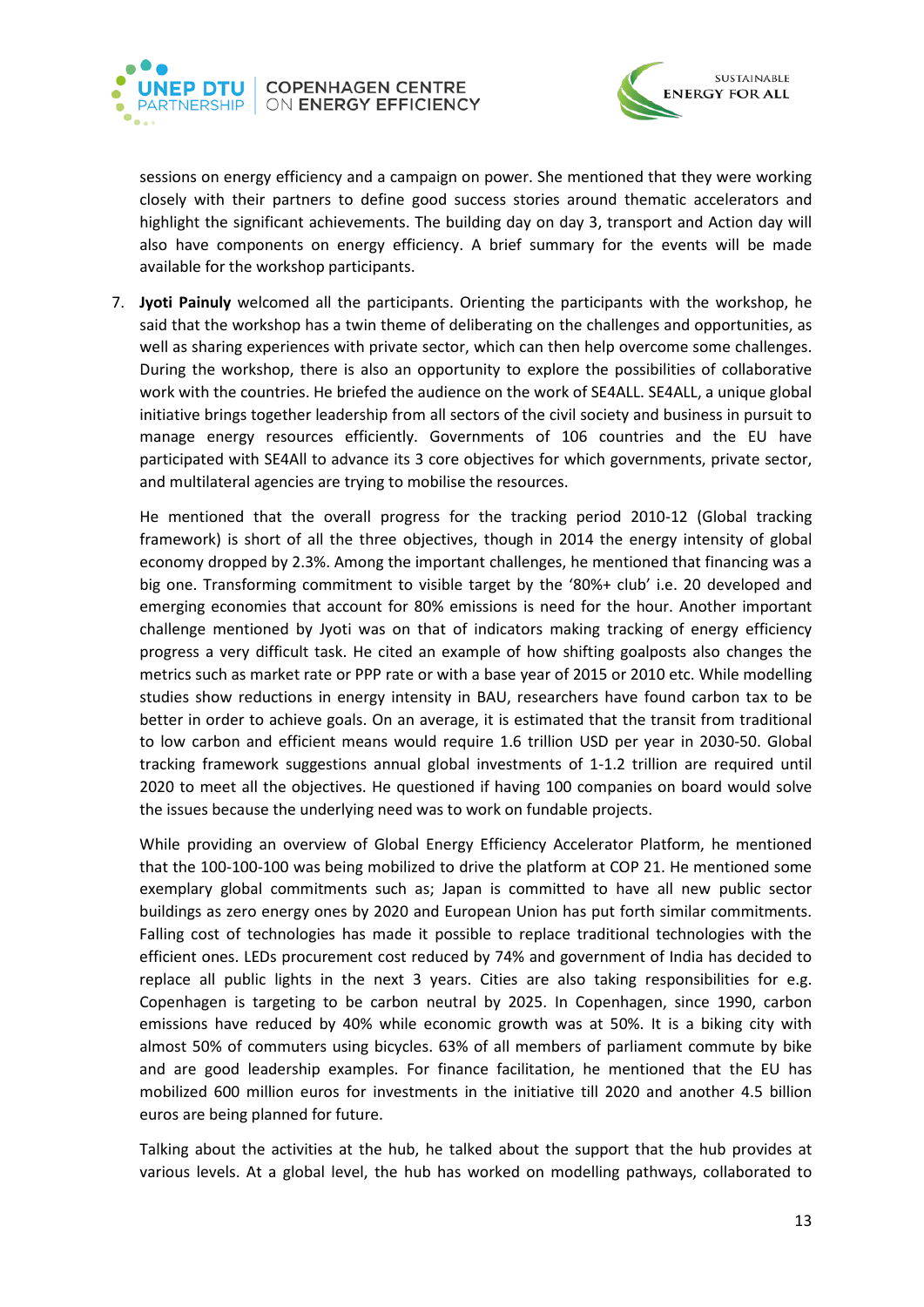



support GTF and serves as a knowledge management platform to support energy efficiency stakeholders. At regional level, it collaborates with its regional partners and recently released four regional studies on Africa, Asia, Latin America, and CIS countries. At national level, Jyoti hoped to work with the country participants. The hub also provides analytical and technical support for accelerators on need basis and serves as secretariat for SE4ALL.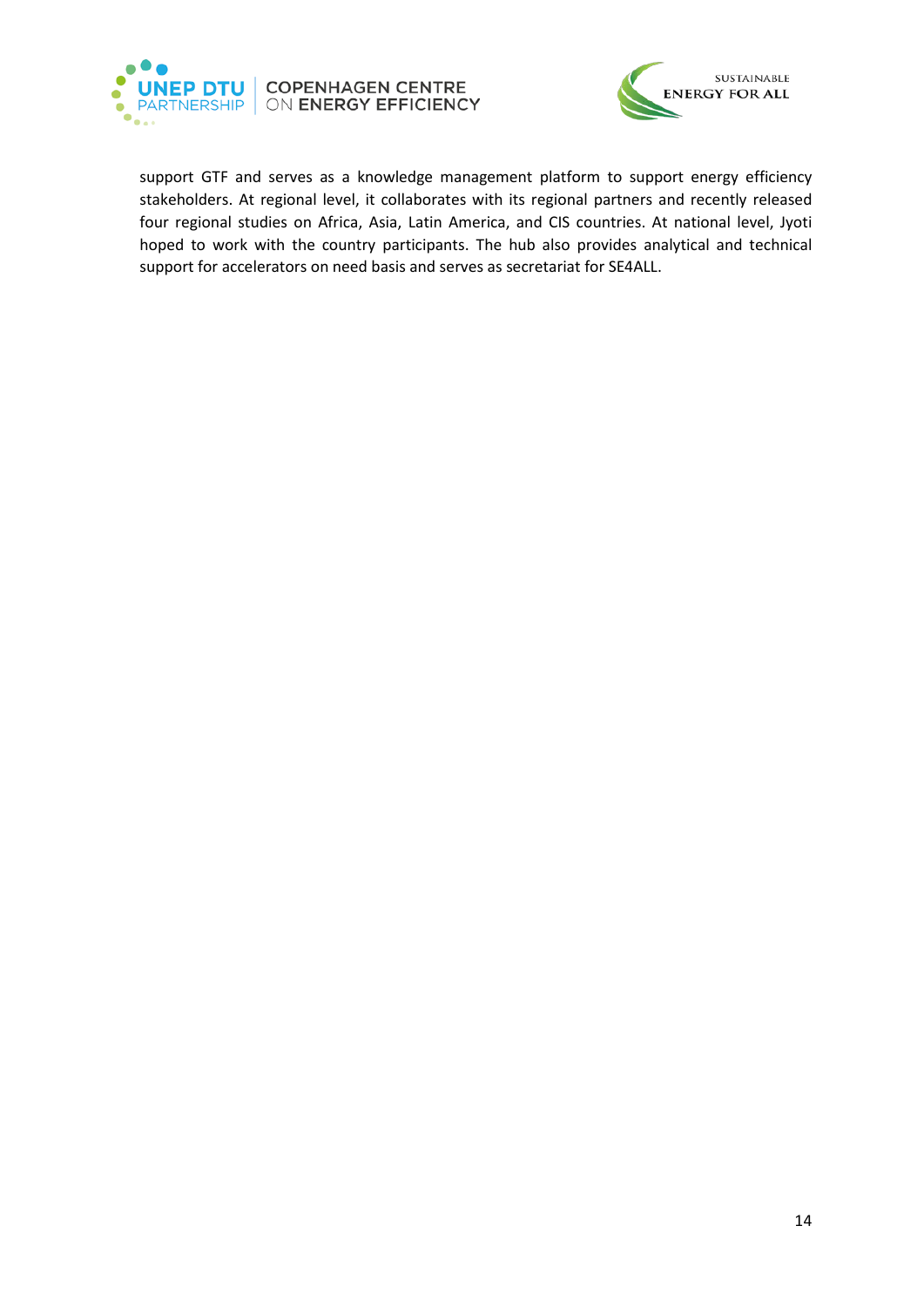



<span id="page-14-0"></span>**Session 2:** Energy Efficiency: Potential and Multiple Benefits (IEA); Special presentation on Energy Efficiency initiatives (IKEA); Global Energy Efficiency Accelerator Platform (C2E2); Global Energy Efficiency Accelerators: Targets, Strategies and Engagement at the local level (Panel)

**Date:** 9 Nov. 2015 **Time:** 11:05 to 12:45

**Moderator** Zitouni Ould-Dada (UNEP)

### **Speakers:**

**Melanie Slade** (IEA)**, Jonas Engberg** (IKEA), **Mark Lister** (C2E2), **Harry Verhaar** (Philips Lighting), **Steve Kukoda** (International Copper Association)

### **Key Messages:**

- Retailors are discovering value in vending energy efficient goods and appliances, demand for which, especially energy efficient lighting products, is seeing steady increase.
- For corporations, sustainability makes business sense, and is not simply green marketing. IKEA pursues sustainability via energy efficient products (LED lighting and efficient cooking products).
- Energy efficiency will make up 49% of the gap between INDCs and the 2°C targets.
- A major element in energy efficiency uptake is the SE4ALL Energy Efficiency Accelerator platform, which sits with C2E2, and engages companies, financing institutions and municipalities to foster high impact opportunities.
- Most developing countries do not currently have policies in place to leapfrog to efficient products. Accelerator platform partners on lighting, appliances, hardware and other areas play an essential role (e.g. through the **en.lighten** initiative which aims to phase-out incandescent lamps) in availing these opportunities globally by phasing out inefficient sources and products.

# **Session Summary:**

- 1 Using examples of Thailand and Indonesia, **Melanie Slade (IEA)** showed how data and analysis can identify EE opportunities in economies with large—and increasing—energy demand.
- 2 Pointing out that sustainability is one of the important cornerstones of IKEA's long term strategy**, Mr. Jonas Engberg** highlighted 'better life at home' and 'energy and resource independence' as main sustainability initiatives being pursued by IKEA. Under these initiatives, IKEA is promoting the sale of energy efficient products and appliances (e.g. from September 2015, IKEA now sells LED lamps only), and is also progressing well towards achieving energy independence by 2020 through renewable energy capacity and energy efficiency in operations, wherein IKEA had managed to save Euro 40 million worth of energy consumption since 2010. Besides, IKEA is also working with its supply chain entities to bring sustainability in their respective production facilities and aims to improve energy efficiency of its supply chain by 30%. Mr. Engberg also pointed out that, IKEA applies very liberal threshold limits for payback periods for investments in energy efficiency and sustainability initiatives with payback periods of as high as eight years being the standard norm in IKEA.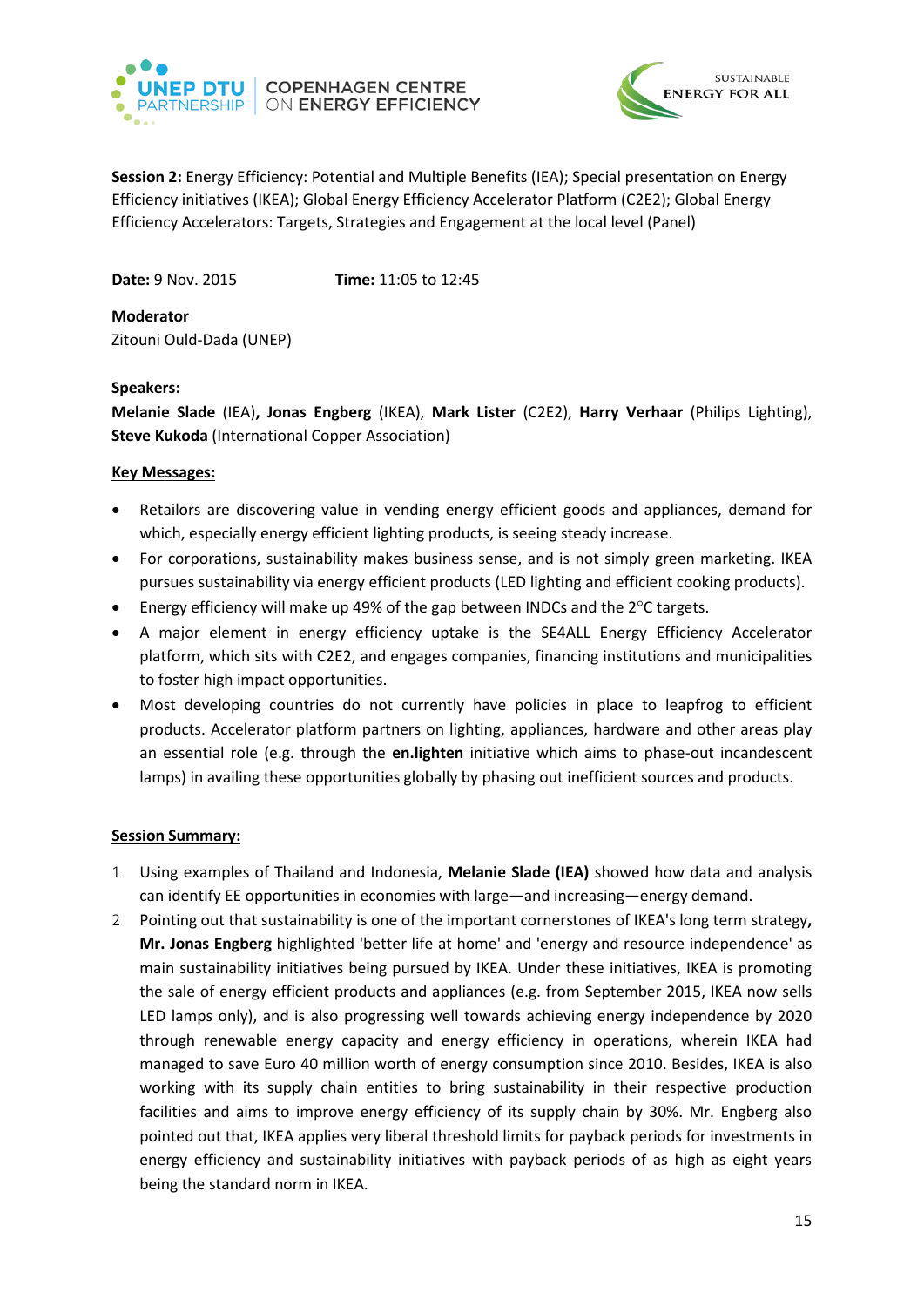



- 3 Both **Zitouni Ould-Dada** (UNEP) and **Mark Lister** (C2E2) described how the EE accelerator is about turning commitment into action in order to achieve the SE4ALL target of doubling the global rate of improvement in energy efficiency by 2030.
- 4 The harmonization of efficient lighting is a critical deliverable within the Accelerator. This was noted by **Harry Verhaar** (Philips Lighting). It can help reduce energy import, reduce the needs for energy supply, and also crucial for consumers and cities. If we can double the energy efficiency improvement, it can also create many jobs.
- 5 Accelerator activities are also about building and centralising knowledge and expertise in order to drive transformation to efficient products and the elements that go into them. This has multiple benefits, according to Steve Kukoda (International Copper Association), such as administering market analyses, leveraging opportunities and harmonising standards across regions.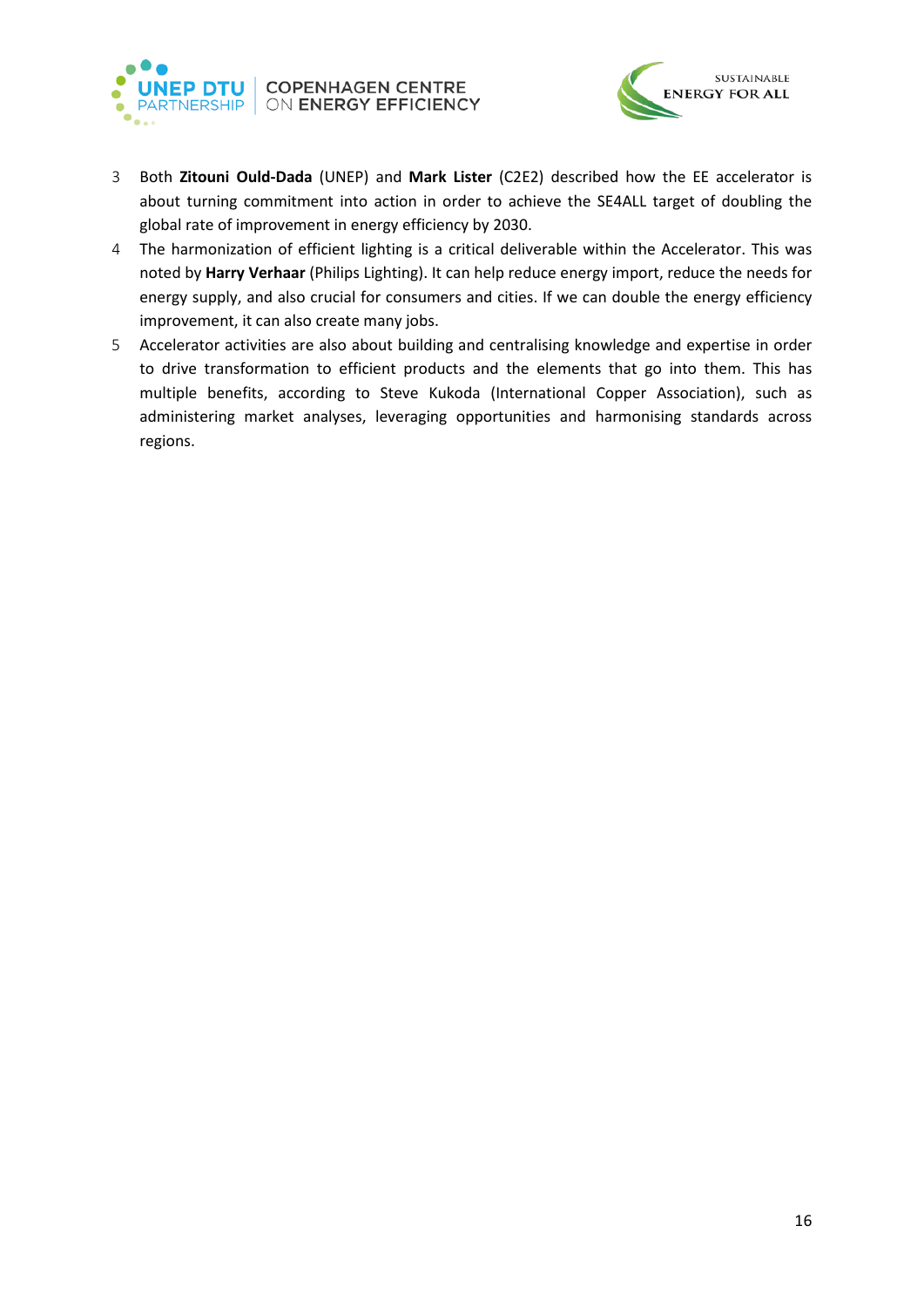



<span id="page-16-0"></span>**Session 3:** Global Energy Efficiency Accelerators: Targets, Strategies and Engagement at the Local Level

**Date:** 9 Nov. 2015 **Time:** 14:00 to 15:00

**Moderator:**  Djaheezah Subratty (UNEP)

#### **Speakers:**

**Julia Panzer** (Danfoss), **Sheila Watson** (FIA Foundation), **Jennifer Layke** (World Resources Inst), **Jigar Shah** (Inst of Industrial Productivity), **Rana Ghoneim** (UNIDO)

### **Key Messages**

- SE4ALL Accelerators fill a critical role in cross-sectoral engagement—bringing together firms active in energy efficiency with cities and markets that provide opportunities.
- A key aspect of the Accelerator model is knowledge sharing which features content capture and distribution.
- Accelerator engagement with stakeholders (markets, municipalities, opportunities) occurs through interventions that range from light touches to deep dives, depending on the contours of the intervention.

#### **Summary**

- 1 **Djaheezah Subratty** (Moderator) gave an overview of the SE4ALL EE Accelerator and then, along with **Julia Panzer** (Danfoss) went through the details of the district energy in cities accelerator such as reducing barriers by increasing awareness through a portfolio of workshops, regional efforts and targeting cities.
- 2 **Sheila Watson** from the Global Fuel Economy Initiative reviewed the track of GFEI's in-country policy support and leveraging that globally.
- 3 For building efficiency, **Jennifer Layke** (WRI) reviewed a comprehensive menu of policies and mechanisms required to enhance building performance.
- 4 In industrial energy efficiency, **Jigar Shah** (Institute of Industrial Productivity/IIP) drew on examples of knowledge exchange and peer-to-peer learning to facilitate information transfer. This included a focus on IIP's collaboration with CDP. **Rana Ghoneim** added to this in her profile of the industrial EE accelerator and its focus on mainstreaming financing solutions into standard loan operations.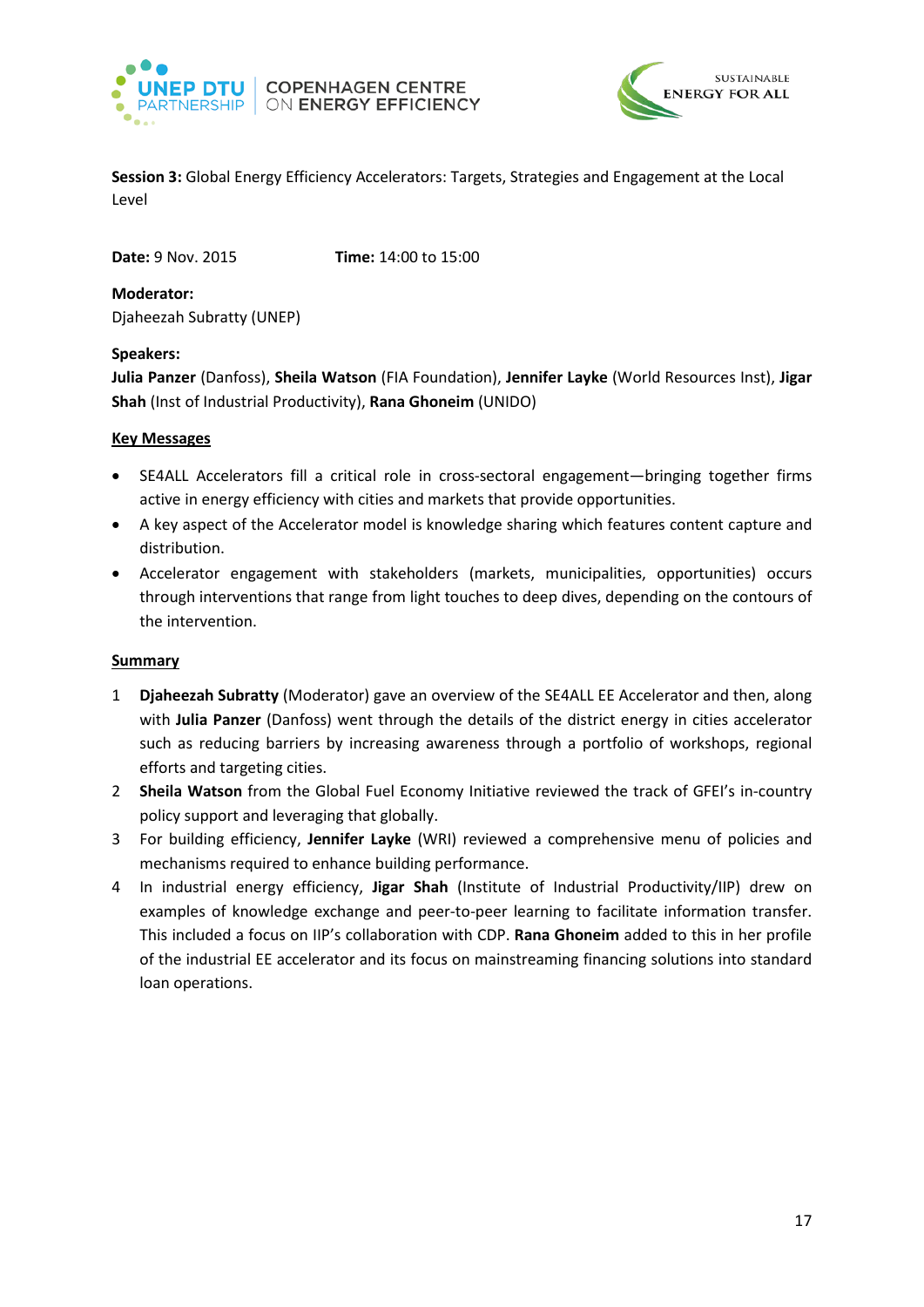



# <span id="page-17-0"></span>**Session 4:** Capturing Energy Efficiency Potential: Business and Supply Chains

**Date:** 9 Nov. 2015 **Time:** 15:00 to 16:00

**Moderator Kristoffer Hvidsteen**, Accenture, Denmark

#### **Speakers**

**Julia Panzer** (Danfoss), **Jigar Shah** (Institute of Industrial Productivity), **Harry Verhaar** (Philips Lighting), **Kim Jonas** (Velux Group)

#### **Key Messages**

- Businesses in pursuit of sustainability in their operations are according considerable importance to energy efficiency, not only in their own factories and premises but also in their supply chains.
- Retailors are discovering value in vending energy efficient goods and appliances, demand for whom, especially energy efficient lighting products, is seeing steady increase.

#### **Summar**y

The session was initiated with the moderator, Kristoffer Hvidsteen, providing context on energy efficiency's place in the overall global economy and, specifically, its active opportunities for businesses. Specifically, Kristoffer, walked the audience through the global transition to a circular economy and the financial and economic gains that can be generated by incorporating its principals. These include the fundamental principal of efficient use of energy as a resource, and that these benefits are realised directly and not simply indirectly.

- 1 As a manufacturer of energy efficient heating and cooling systems, components and equipment, including district heating and cooling systems, **Ms. Julia Panzer** of Danfoss highlighted the energy efficiency improvements captured by Danfoss in their clients' premises and processes. In particular, Ms. Panzer, mentioned about the on-going district energy project in the Chinese city of Anshan, which is expected to reduce coal consumption and CO2 emissions by 60-90% when fully implemented. Ms. Panzer also mentioned about the waste heat recovery project in a supermarket, where excess heat from refrigeration plant was used to heat water and save gas (that was being used for heating water) to the extent of Euro 30,000 per year. Ms. Panzer also presented statistics that showed the extent of energy efficiency potential that remains to be captured in components and applications where Danfoss has presence, such as electronic thermostats (98% remaining), variable speed drives (70-80% remaining), heat pumps (70-85% remaining), food refrigeration (60 remains), district energy (78-80% remaining), and control valves (95% remaining).
- 2 Mentioning about typical supply chain energy efficiency enhancement initiatives, **Mr. Jiger Shah**  identified—reporting and monitoring, subsidized audits, capacity building and training, implementation support, purchasing approach (procurement tool (Netherland—PRORAIL) which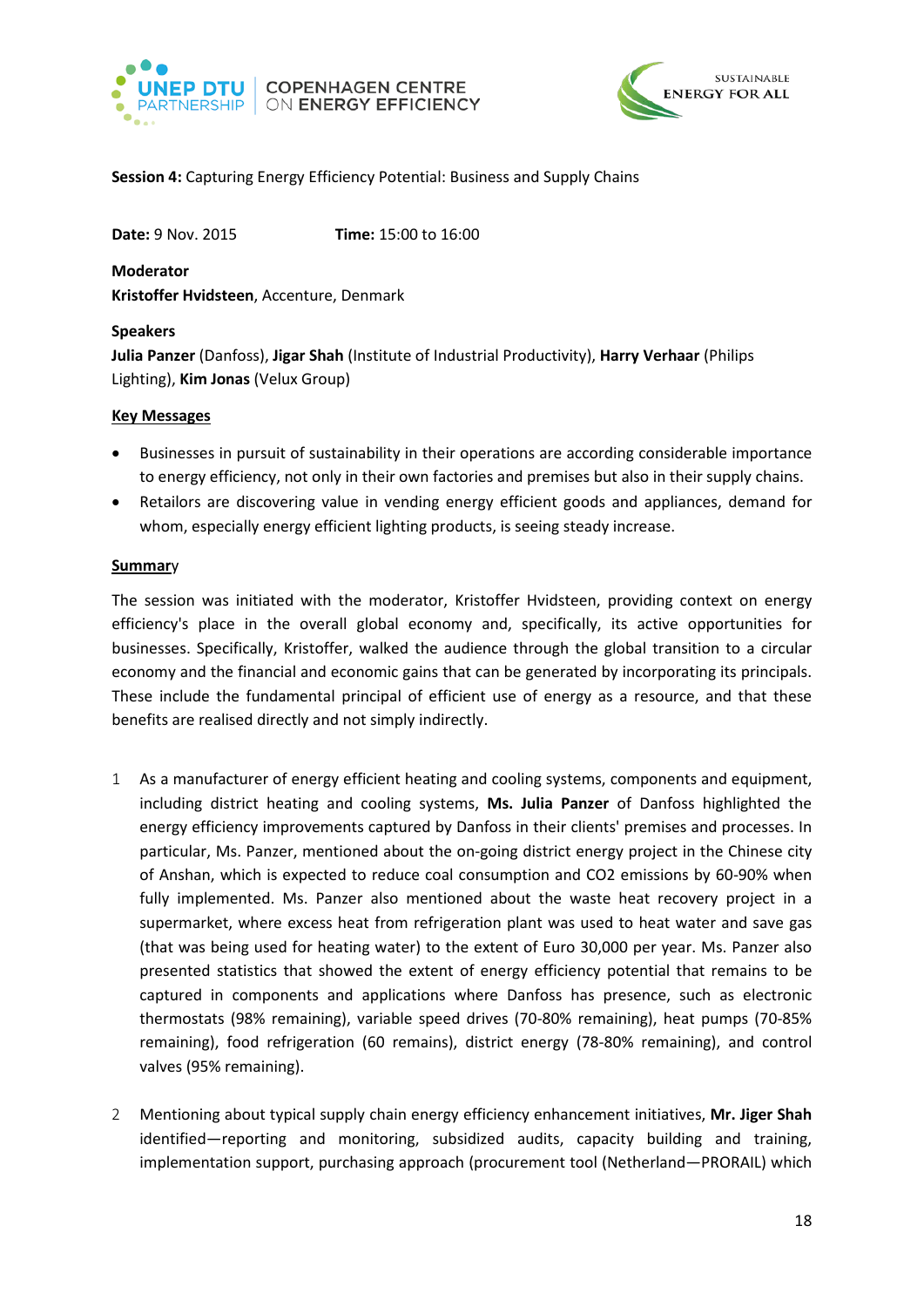



uses CO2 performance ladder—scale of 1 to 5), energy efficiency labelling, mandatory supplier requirement (sustainability criteria, ISO 1400 series, ISO 50000 series)—as some of the reliable interventions and policies being used by Companies to optimize energy efficiency in their supply chains. Mr. Shah also discussed the supply chain and circular economy initiatives undertaken by the Institute for Industrial Productivity (IIP) on behalf of various businesses in their supply chains in Bangladesh, China, and India.

- 3 **Mr. Harry Verhaar** pointed out that Philips Lighting had set a goal to reduce its own carbon footprint by 40% by 2015, compared to baseline year 2007. With 36% reduction having been achieved till 2014, Mr. Verhaar pointed out that Philips Lighting was well on it's to achieve its goal. Mr. Verhaar also pointed out that on the downstream end, Philips Lighting has a goal to improve product energy efficiency by 50% by 2015, compared to baseline year 2009. He further pointed out that Philips Lighting was near to achieving their goal may not do so by 2015.
- 4 Referring to Velux's climate strategy**, Mr. Kim Jonas**, pointed out that the overall thrust is to supply products that can help customers to save energy – thus contributing to Sustainable Living in Buildings, and saving energy as a company by improving our (Velux's) energy efficiency in operations and reduce our carbon footprint. Mr. Jonas pointed out that, in concrete terms, VELUX has set the goal of reducing the Group's 2007 global CO<sub>2</sub> emissions by 50% by 2020. Mr. Jonas further said that, Velux envisages to achieve the goal is by: Implementing certified ISO 50001 energy management, targeting significant investments in energy efficiency, and providing green electricity to fill any remaining  $CO<sub>2</sub>$  reduction gap to reach our 2020 goal. Mr. Jonas also pointed out that by 2014, Velux had manged to reduce their co2 emissions by 29%.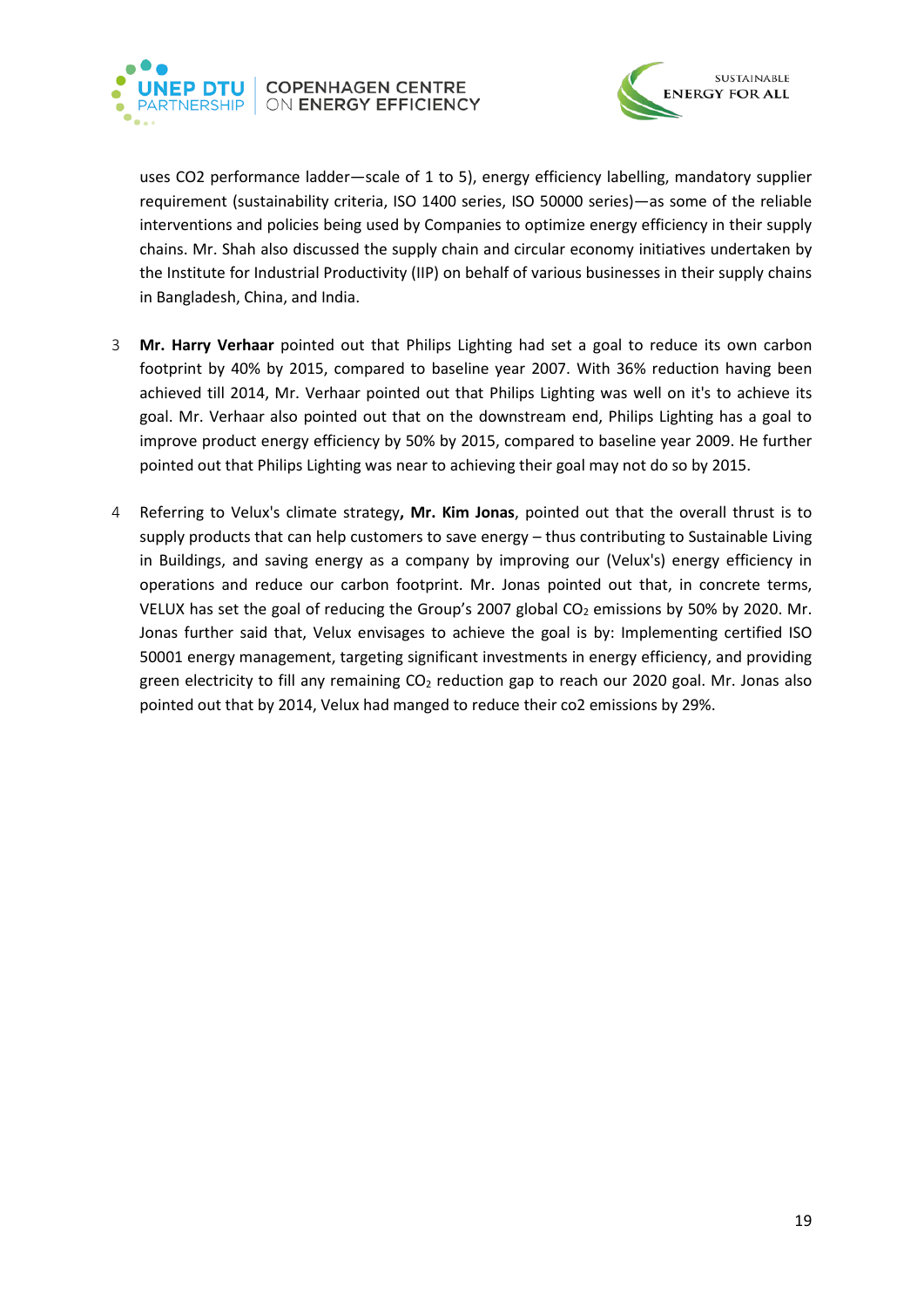



#### <span id="page-19-0"></span>**Session 5:** Energy Efficiency Finance: Public and Private Sector Investment

**Date:** 9 Nov. 2015 **Time:** 16:15 to 17:15

**Moderator: Thom. Thorsch Krader** (C2E2)

#### **Speakers:**

**Ashok Sarkar** (World Bank), **Torben Huss** (IFU – Danish Investment Fund for Developing Countries), **Patrick Doyle** (Inter-American Development Bank), **Corinne Figueredo** (International Finance Corporation), **Florence Ventura** (African Development Bank) – via video link, **Binu Parthan** (Green Climate Fund) – via video link

### **Key Messages:**

- Energy efficiency finance is a dynamic ecosystem comprising project investment, de-risking activities and interventions in bankable projects.
- A key constraint for investment is the high cost of capital in many emerging market projects the challenge is to reduce those costs without engendering (or enhancing) risks.
- Aligning interests of investors—and accommodating risk thresholds—can unblock capital flows.
- Tools such as partial risk guarantees, first loss cover and technical assistance help to bring projects directly in-line with investor financing parameters.

# **Session Summary:**

- 1 Energy efficiency projects are not confined to large-scale and smaller SME-style initiatives should be considered for portfolios. **Florence Ventura** (AfDB) cited this discussed the energy efficiency interventions being considered in the (SE4ALL, AfDB) Action Agendas for Rwanda and Tanzania and outlined instruments such as Lines of Credit currently being offered by the African Development Bank to finance energy efficiency.
- 2 EE financing requires private sector involvement and should focus on sub-national projects, i.e. city-level interventions, according to **Ashok Sarkar** (World Bank), who illustrated investment using a 'Public Finance Step Ladder' model. He highlighted a range of financial instruments available for energy efficiency depending on market readiness. Mr Sarkar said that public finance helps de-risk private sector investment and drew on a diverse number of financing models that have been successful in implementing energy efficiency programs in Mexico, India and China.
- 3 From the Denmark perspective, **Torben Huss** (IFU) summarised the challenges associated with setting up the Danish Climate Investment Fund (KIF), which is a Public Private Partnership that provides risk capital for climate investments and climate-related projects (i.e. where there is a  $CO<sub>2</sub>$  component) such as those where Danish companies are investing. Mr Huss reviewed risk categories such as country risk, political risk and mitigating factors including long-term power purchase agreements (PPAs).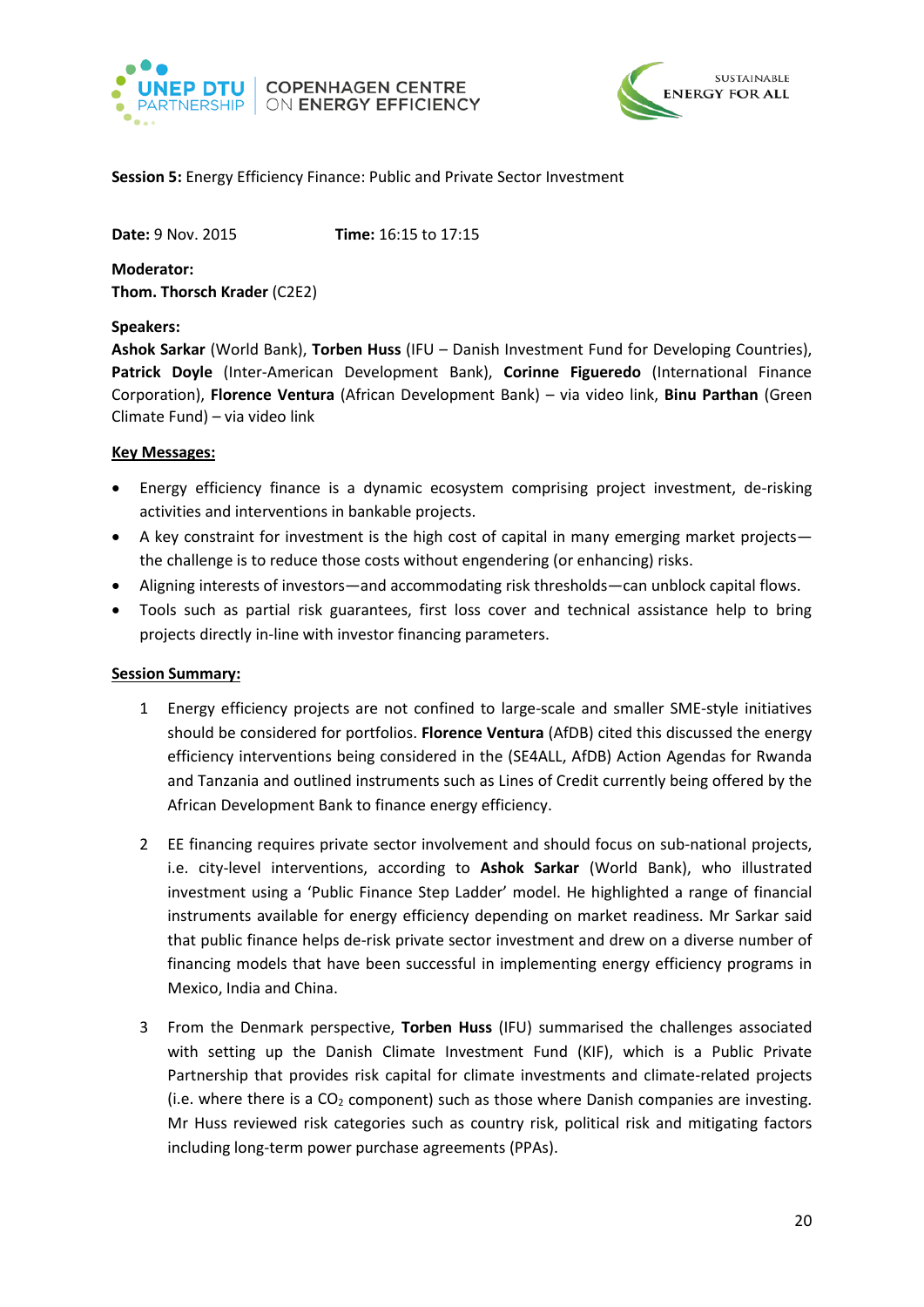



Challenges brought forward by Mr Huss included lack of supply of good projects, right political framework, cost of capital and the need for competent technical partners, particularly in the energy efficiency space.

- 4 Covering the Latin America experience, **Patrick Doyle (IADB)** summarised some of his bank's energy efficiency investments primarily in industrial and commercial buildings and green lines for banks and private equity funds. In detail, Mr Doyle reviewed tools for creating bankable opportunities i.e., leveraging concessional debt, first loss guarantees, off-take agreements, co-financing, e.g. an off-balance sheet municipal lighting upgrade (savings from lighting transactions can be big). He also discussed replicable projects IADB has undertaken such as energy efficiency cogeneration.
- 5 South Africa's Residential Greening Programme is a list of technical measures that when implemented will reduce embodied energy of construction materials, energy, water by 20 percent as well as the operational or transaction costs of a building. This concept was introduced by **Corinne Figueredo** (IFC) through a video.
- 6 **Binu Parthan** accounted for the Green Climate Fund's main vision of promoting a paradigm shift towards low-emission and climate resilient development where energy efficiency (EE) is to be considered a part of day-to-day efforts to achieve this. Mr. Parthan explained that GCF is different from other funds in that it ensures direct access from developing countries and that decision-making is devoted to country-level to maximise ownership. Additionally, a range of instruments will be deployed and the private sector will be involved so that a wide number of accredited partners are drawn upon in this fund. Activities such as the implementation of national Measurement, Reporting and Verification (MRV) frameworks are part of the GCF focus.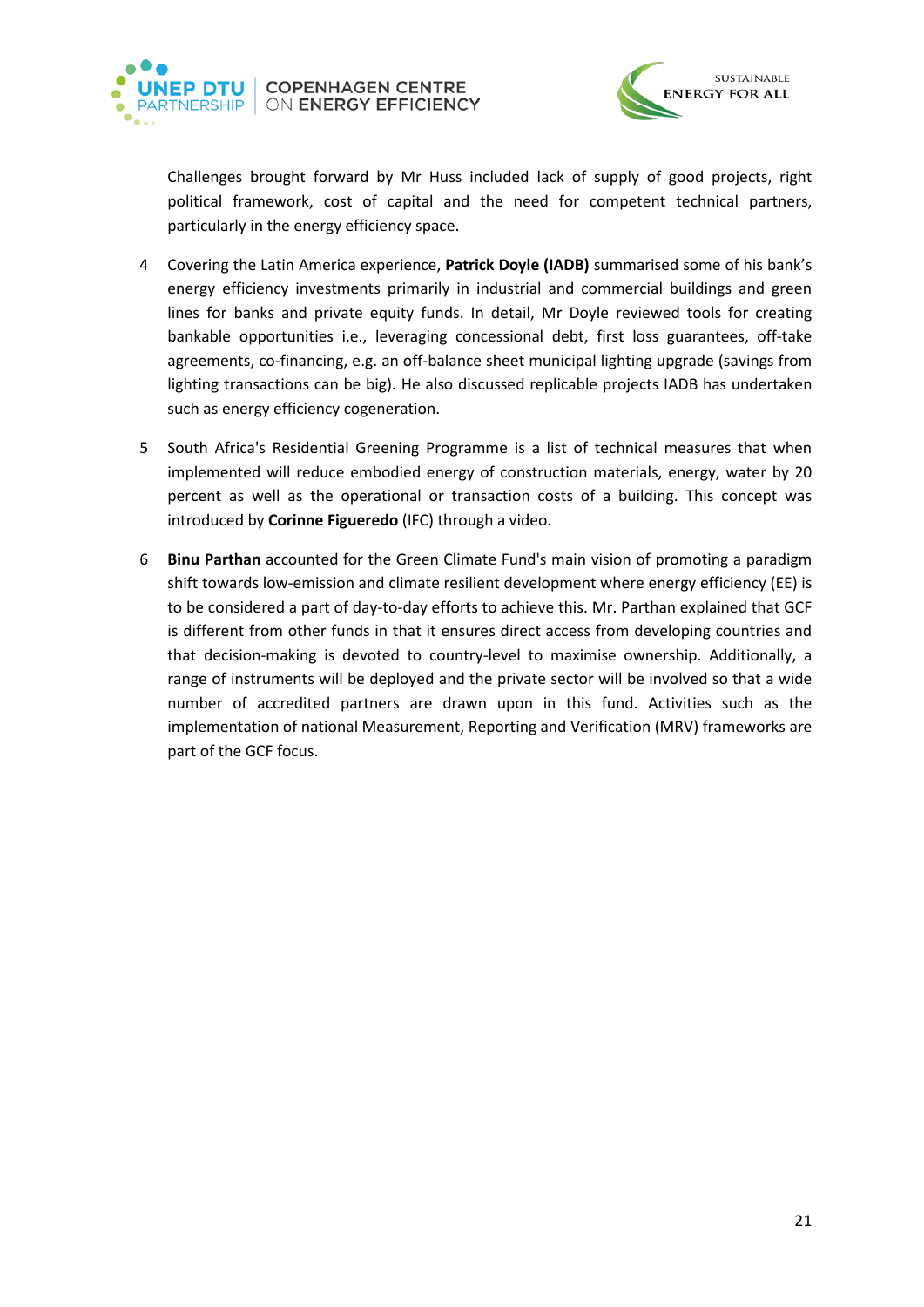



# <span id="page-21-0"></span>**Session 6:** Energy Efficiency Progress: Examples from Developed and Emerging Economies

**Date:** 9 Nov. 2015 **Time:** 16:15 to 17:15

**Moderator:**

**Benoît Lebot** (International Partnership for Energy Efficiency Cooperation)

#### **Speakers:**

**Ulla Vestergaard Rasmussen** (Danish Energy Agency), **Gabrielle Dreyfus** (US Department of Energy), **Igor Bashmakov** (Centre for Energy Efficiency (CENEf) – Russia), **Zhang Xiliang** (Institute of Energy, Environment and Economy, Tsinghua University - China), **Daniel Boulle** (Bariloche Foundation - LAC), **Andrew Hebbard** ( Energy Research Centre, University of Cape town - South Africa), **Koshy Cherail**  (Alliance for Energy Efficient Economy - India)

#### **Key Messages**

- Success stories around country strategies for EE policy development, application and horizontal scale abound. These cases provide distinct roadmaps and insight for emerging markets to construct their energy efficiency strategies.
- Applying best practices in energy efficiency from different economies can have effective results but requires capacity to account for context differentials
- •
- **Session Summary**
- 1 Discussing about Denmark's clean energy economy—which began when the country started decoupling energy consumption and economic growth more than 30 years ago— **Ulla Vestergaard Rasmussen** mentioned that Denmark remains a world leader with aggressive goals (from 2020 all new buildings should be 'nearly' zero energy), going forward. Energy efficiency plays a critical role in the Danish Energy Agency's (DEA) clean energy portfolio The DEA assists emerging economies in reducing their greenhouse gas emissions and thereby their global carbon footprint via data, strategic planning and awareness campaigns.
- 2 **Gabrielle Dreyfus** presented examples of the Clean Energy Ministerial's initiatives including the Efficiency for Access (E4A) Coalition, a collaboration between the Global Lighting and Energy Access Partnership and SE4All to mobilize support for the development and deployment of super-efficient end-use technologies.
- 3 Russia is pipelining a range of pro-active EE activities from methodological support (e.g. MRV) to soft-term financing for public sector energy efficiency projects to energy audit market development. **Igor Bashmakov** also detailed key trends in the Russian context including growth of metering-based energy billing and EE classification and labelling (borrowed from EU system).
- 4 Through a series of milestone-oriented graphs, **Zhang Xiliang** illustrated the drop in China's energy intensity marked by, among other things, a reduction in energy consumption per unit of industrial product—a drop of 10%-30% between 2000 and 2013. This was broken down into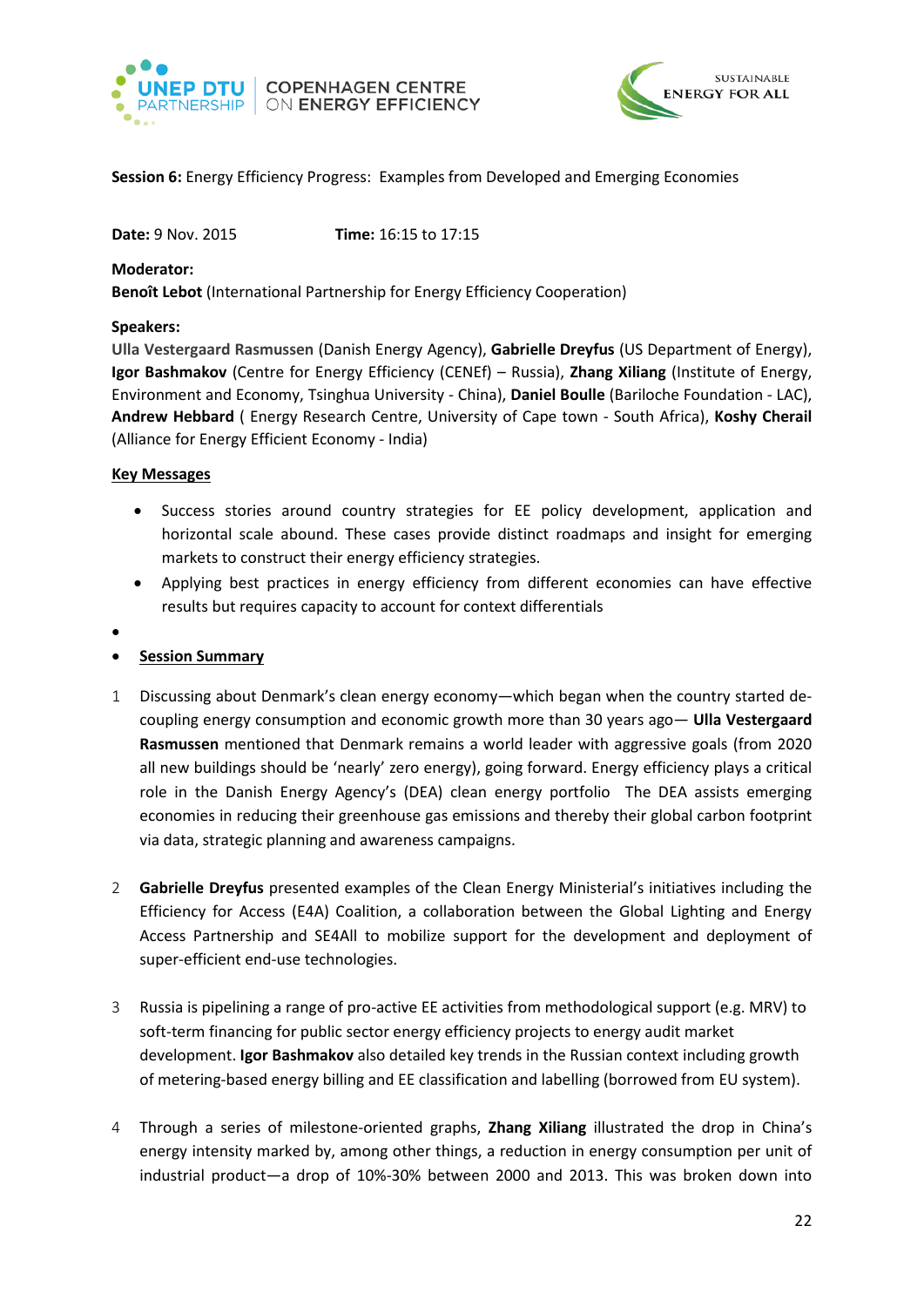



decentralised profile across provinces where half have achieved energy intensity reduction targets ahead of plan.

- 5 **Mr. Andrew Hibberd** presented the progress on energy efficiency in South Africa where three initiatives have been started of which the first deals with separating fact from fiction through a process of measurement and verification to quantify how much energy is being saved from the efforts. Secondly, drawing out successful case studies is used for demonstrating what is possible to achieve through EE. Thirdly, regulating intent through the Department of Energy mandating that organizations of a certain size report energy use and provide energy consumption and production data. Additionally, some very large organizations are even required to submit an Energy Management Plan, however the results of this regulation is yet to be seen.
- 6 **Mr. Daniel Bouille** commented on the state of EE in the region of Latin America where there have been improvements in the focus on EE with several countries increasingly taking it into account. Especially Mexico and Brazil are making great efforts and achieving results, which is mainly due to their climate change-related international obligations. Mr. Bouille stressed the need for facilitating technology transfer by making relevant technology available at a reasonable price and ensuring that the right national framework is in place. Overall, there are positive trends with new legislation on the subject in many countries and training and capacity building increasingly being emphasized. However, there is still a gap between policy and actual implementation. Mr. Bouille highlighted four elements that are critical for successfully expanding EE: the political support of government, the continuity of the project in the longer term, the ability to access available capital, and capacity to report what can be achieved within different sectors.
- 7 Mentioning about the legal framework and institutional set-up for energy efficiency promotion in India**, Dr. Koshy Cherail** highlighted various on-going energy efficiency initiatives in industry (Perform Achieve and Trade Scheme), appliances, lighting end-use, agriculture and building sectors. The mention was also made about the World Bank financed partial risk sharing facility for energy efficiency projects, which is specifically directed at small and medium enterprises. Dr. Koshy observed that, overall, the energy efficiency is improving considerably, but huge potential still remains. Buildings and transport sectors were specifically mentioned by Dr. Koshy.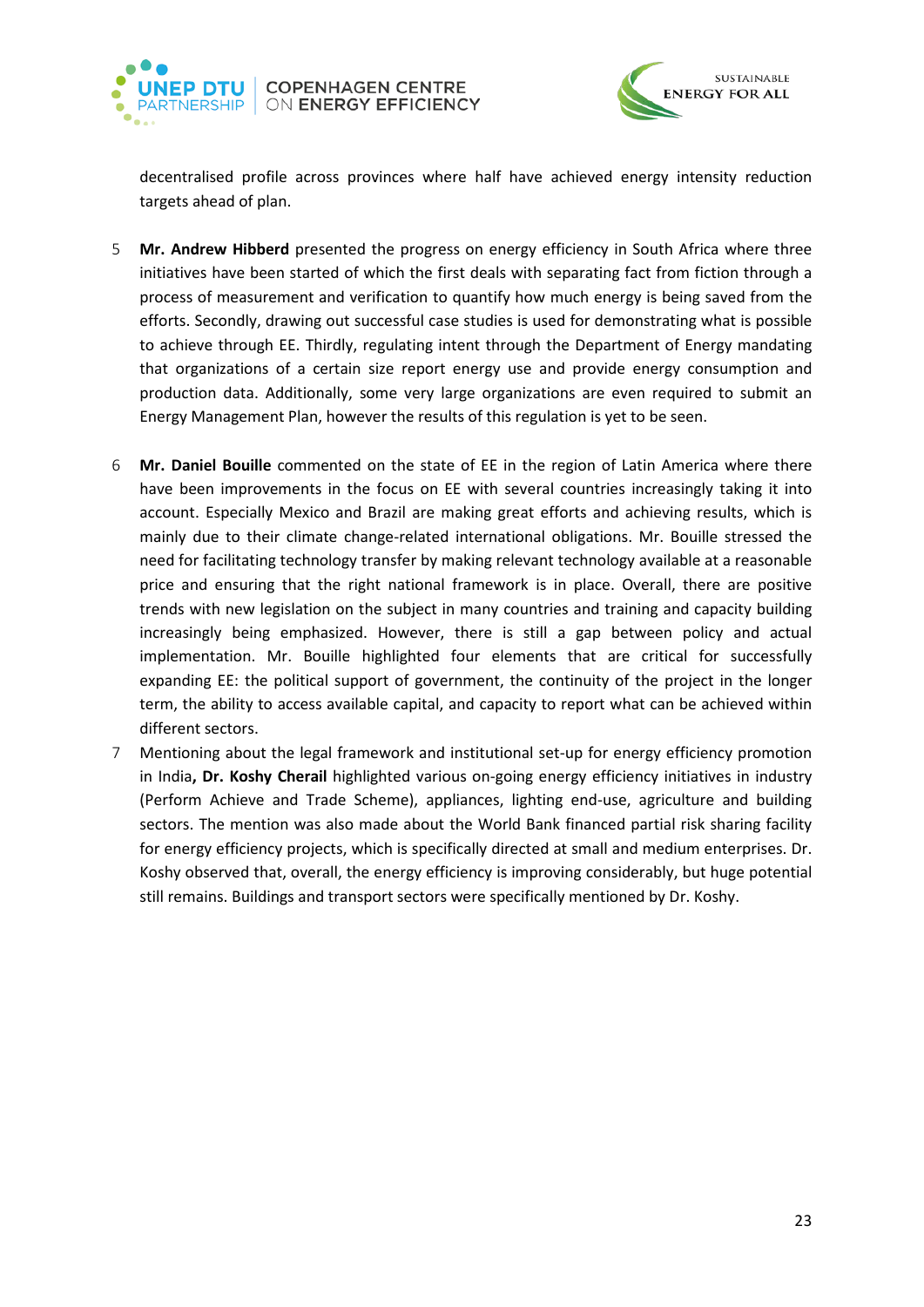



# <span id="page-23-0"></span>**Session 7:** Copenhagen Centre on Energy Efficiency's Four Regional Reports

**Date:** 10 Nov. 2015 **Time:** 09:00 – 11:00

**Moderator:** 

**Tim Farrell** (C2E2)

Speakers: **Daniel Boulle** (Bariloche Foundation, Argentina), **Andrew Hebbard** (Energy Research Centre, University of Cape town, South Africa), **Igor Bashmakov** (Centre for Energy Efficiency (CENEf) – Russia), **Abdul Salam** (Asian Institute of Technology, Bangkok, Thailand)

### **Key Messages:**

- The reports identify the barriers and opportunities for the four regions of Latin America, Africa, South Asia, and CIS countries and across 53 countries.
- The Latin America region report proposes criteria for countries for adopting and actively pursuing energy efficiency measures.
- The Africa region though quite diverse could benefit with more collaborative efforts. Facilitation in the engagement areas of energy efficiency and energy access with countries in each of the regions through a hub could be beneficial.
- The CIS region report developed an indicator system for identifying the good performers and the poor performers that needed technical support.
- The Asia region report focussed on prioritizing the sectors for energy efficiency effort and suggests targeted tail made sectoral efforts to deal with barriers.
- Challenges in the regions common: lack of relevant data, lack of finance, poor implementation, and policy support etc.
- Opportunities for tapping the potential are very high if barriers are overcome.

#### **Session Summary:**

1. Regional report on Countries from Latin American and the Caribbean (LAC) region – Daniel Bouille

Introducing the report, Dr. Bouille mentioned that the objective of the report was to assess contribution of energy efficiency measures towards sustainable development and to postpose a set of criteria important for accelerating energy efficiency in the LAC region.

Daniel highlighted the cultural, social and economic diversity of the LAC region (For e.g. Mexico is an OECD country, Brazil is an emerging economy and Bolivia is one of the poor ones in the LAC). He then stated that, this diversity poses a challenge of enabling conditions, some of which are unique to the country and region. Some of the challenges to the region are vulnerability in energy systems; high fuel costs relative to income; price volatility; poor supply infrastructure; high technical losses in the power sector; low load factor; high demand growth and restrictions in investments capacity; high production cost; relatively low level of access to modern energy system etc. There are 30 million (8%) of people in Latin America with no access to electricity and because of this, issues of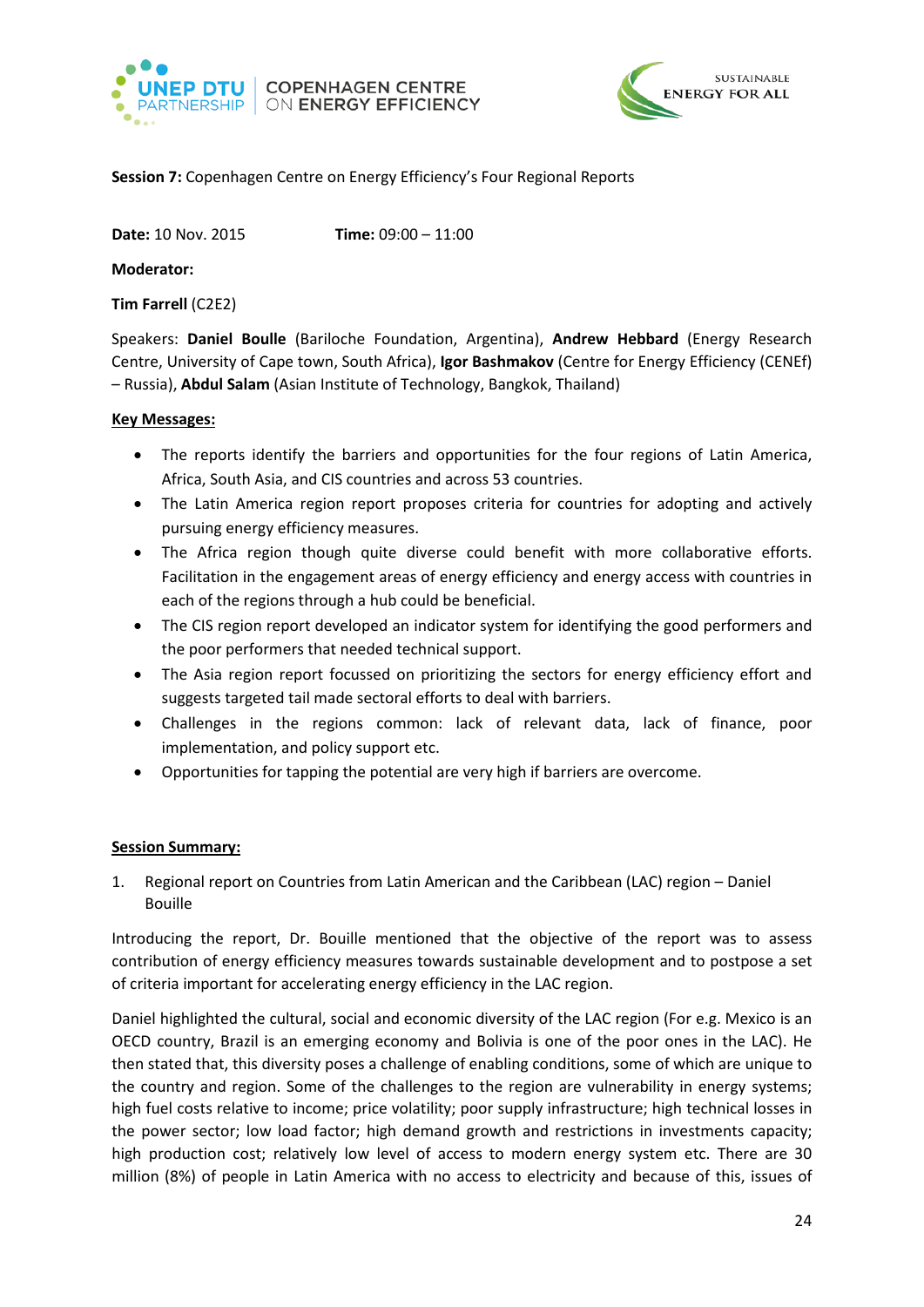



access have to be taken into account as a part of the energy policy. Talking about barriers to energy efficiency *per* se, some of the important identified barriers were: lack of institutional performance; inefficient knowledge on opportunities; not a top issue in the energy agenda; upfront costs as the key point in the education, no regulation of existing laws; non-oriented sub subsidies apart from socio-cultural problems that many times facilitates entry of inefficient energy equipment. Apart from these, he mentioned that financing was a big issue because of reluctance to provide funds for efficiency projects. Measurability was another challenge due to absence of a set of indicators that highlight progress. The energy efficiency market has not developed fully in the LAC and information is another hurdle.

Another outcome of the report was the criteria proposed for accelerating energy efficiency in LAC that include criteria like institutional issues; legal and regulatory framework; financing resources; scarcity of resources; sectors or uses of significant magnitude and weight; milestones of structural changes in energy policy; potential technological niche development; replicating actions in other countries; degrees of progress and local capacity; Lack of favourable policy environment; and abundance of energy resources.

He mentioned that the study also found some potential for cooperation. There is also scope for capacity building and reinforcement; developing a database for energy efficiency indicators; institutional and legal and regulatory development; In the industry for energy management system implementation; design and implementation effective policies strategies and instruments like labelling EMS, standards, audits etc.; efficiency centres development like that of Chile; information awareness and guidelines development.

# 2. Regional report on African Countries – Andrew Hibberd

Andrew provided the highlights of the Africa report. The report covers 24 Countries. He set the context by stating that Africa is the second most populous continent of the world but consumes only 6% of the primary energy and therefore the continent is poor in energy. The share of population without electricity can be as high as 75% of the population in countries like Ethiopia, South Sudan, Niger, Mauritania, etc. He cited that on an average 60% of African population does not have access clean and reliable energy and almost 80% use traditional biomass for cooking. He mentioned that growth in energy consumption was rooted in the need for improved access to energy, where there is a lot of potential for consumption to increase in Africa. He emphasized that these conceptions of 'energy efficiency' and 'energy access' were linked inextricably and one could not talk about them independently. In the African context, providing access in an efficient manner was more cost effective than retrofitting at a larger stage.

Talking about the results, Andrew mentioned that half of 24 countries did not have any strategy on energy efficiency, of those that did have some strategy or policy they either were under review or were outdated. For standards and labelling, there was very low implementation rate in the countries. The barriers are similar in categories to those faced by LAC for e.g. lack of testing facilities etc. In mass rollouts of technology, success was being achieved like energy efficient lights and most countries had some programme in place or something prominent coming up. Controlling for quality was a difficult task as poor quality technology is often implemented. There are legislations in place in some places like those on energy efficient lighting but people cannot afford them. Citing another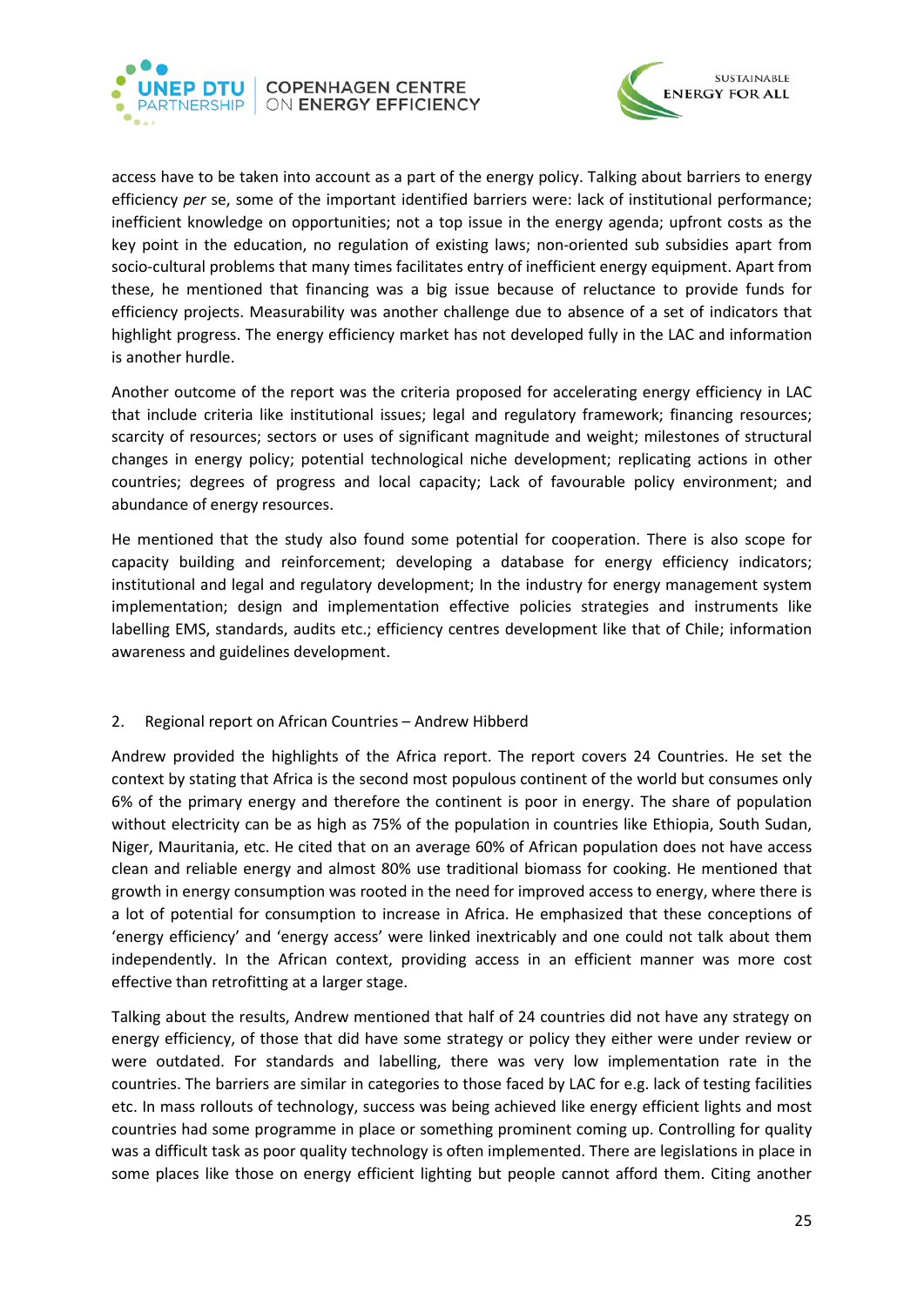



problem, he mentioned that subsidized energy audits were quite popular and achieved success in some countries but were mostly funded from external resources. In many cases, there are 100% subsidies for organizations to conduct these audits. Financing soft loan schemes was an issue in most countries. Many countries have also implemented awareness programmes and schemes for users to make efficient choices but sometimes the prices of electricity are too low for these efficient choices. Most countries also stated that access to energy for increased proportion of the population was still a priority item when considering interventions. Renewable energy distributed generation and energy efficiency measures are all considered as contributors to this goal. In addition, efficient cooking methods are associated with improved health and safety as well as reduced impact on environment. Initiatives in east Africa on efficient cook stoves have proved to be successful.

Talking about the gaps, Andrew mentioned that countries require assistance in raising awareness, technology, finance, capacity building, and MRV (monitoring, reporting and verification). In conclusion, Andrew emphasised that facilitation in the engagement areas of energy efficiency and energy access with countries in each of the regions was needed.

3. Regional report on CIS Countries – Igor Bashmakov

Igor presented the regional report on CIS countries that covered 10 transition economies. The regional report, apart from highlighting past successful energy efficiency initiatives, has also assessed energy efficiency potential in various sectors. In addition, the report also describes the existing institutional structures, suggests potential initiatives by the governments, and identifies the assistance required to enhance energy efficiency initiatives. Based on the information collected, the countries were ranked in terms of their energy efficiency levels and efforts using the scoring system. This scoring system developed by Center for Energy Efficiency, Russia (which was also the lead research organization in the study. Based on the scores, the countries were classified into three major groups the champions (Kazakhstan and Belarus); Middle performing group (Kyrgyzstan, Armenia, Georgia, Uzbekistan, Tajikistan, and Moldova); and the underperformers (Azerbaijan and Turkmenistan).

Talking about the retrospective analysis, he mentioned that the performance is different in three periods starting from 1990s when the economic situation deteriorated significantly. The 2000-2009 restorative growth went alongside with substantial energy intensity reduction. After 2000, the GHG emission growth trend is observed in 8 of the 10 countries. Much of this GDP energy intensity decline was driven by structural shifts and growing capacity load. He mentioned that after 2009, GDP energy intensity showed some decline slowdown or even started growing in many countries. On an average annual contribution of the technology factor to GDP, energy intensity reduction is close to 1% and there was still a large technological gap with the advanced economies.

He mentioned that one important task was to estimate the energy efficiency potential. He then presented the results of technical energy efficiency potential and energy efficiency distribution curves. Estimates of technical, market and economic energy efficiency potential of 80 typical technologies was also presented.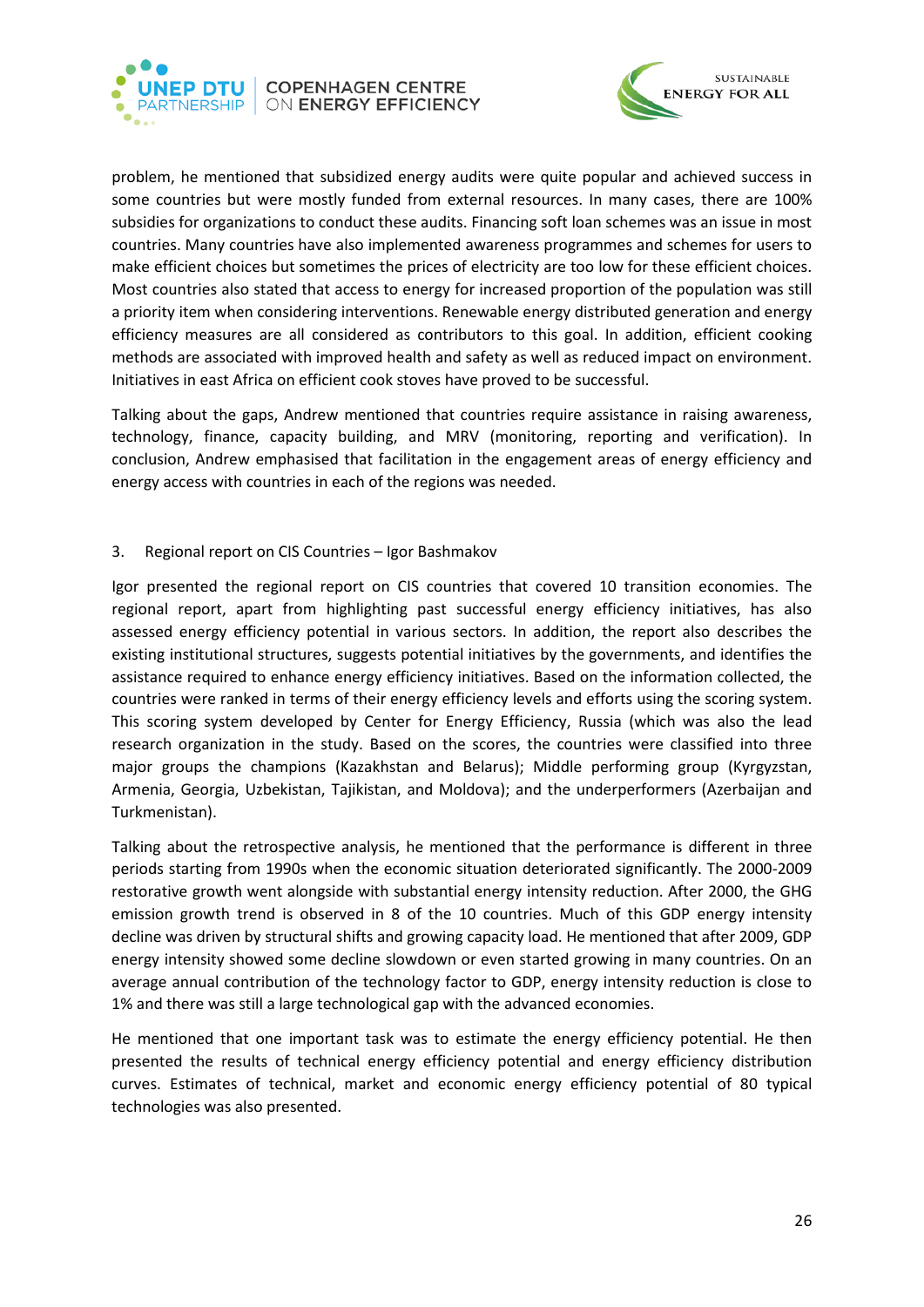



Talking about the problems and barriers, he mentioned four broad categories of barriers, which were lack of information (scarce and low quality data among other issues), lack of motivation, poor coordination and lack of access to financial resources.

4. Regional report on Asian Countries – Abdul Salam

Prof. Salam presented the Asia Region report. He began by giving a brief introduction of AIT and its role in the regional report. Giving a context to report and how Asia flared in the past decade, he mentioned that there was an unprecedented growth in energy demand the last one decade and it was expected to increase over 80% between today and 2035. As Asia is a very big continent with two prominent countries like India and China, five countries were studied which were Indonesia, Malaysia, Philippines, Thailand and Vietnam.

The methodology involved studying the current energy efficiency status, assessing the barriers and opportunities for energy efficiency and concluding with the type of interventions that were needed. Questionnaires and personal interviews were used during the study to get expert inputs on energy efficiency initiatives, policy instruments etc. and for collecting data. An in country stakeholder workshop was organized (except in Malaysia) to assess the types of assistance required, and existing and perceived barriers.

Prof. Salam presented some of the results from the report on energy outlook, energy efficiency policy drivers, and energy efficiency programmes for the five countries. Most of the countries already had some policies in place like those on reducing GHG emissions, labelling, efficient building, etc. He also talked about many barriers to implementation of energy efficiency such as lack of coherent policy, lack of capacity, lack of finances and financing mechanisms, socio-cultural and technological issues.

He talked about a potential action plan for the countries, which included targeted capacity building support for various stakeholders such as top management, government employees, energy mangers, energy auditors, energy companies etc. Technical and financial support in the form of modern energy efficient technologies, programme development for various energy intensive sectors, etc. Support for developing supportive policy environment to ensure continuity of efforts in energy efficiency was also emphasised. Finally, need for support to develop a central repository of information on Energy Efficiency and for quality-testing infrastructure was highlighted.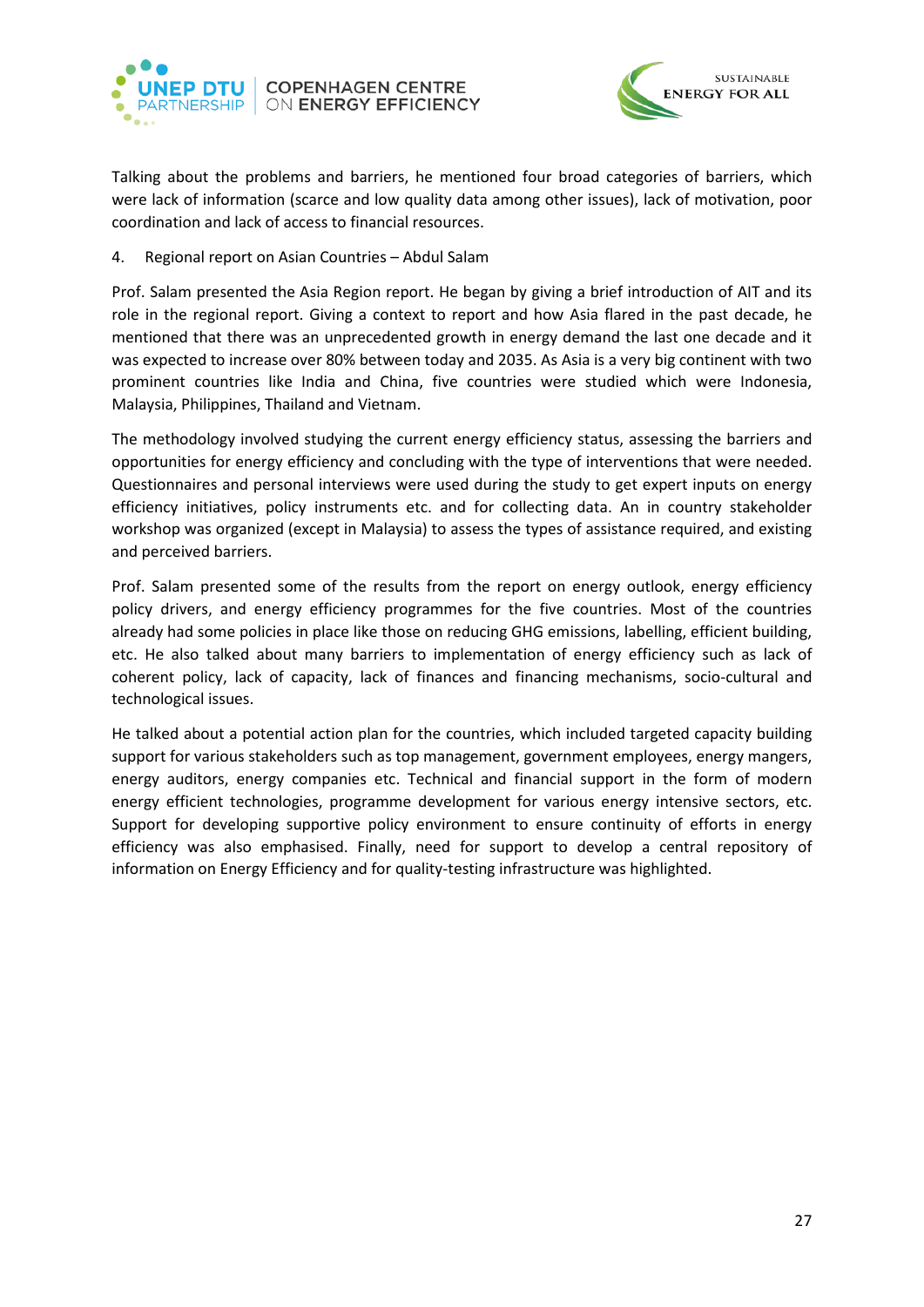



#### <span id="page-27-0"></span>**Session 8:** Regional Energy Efficiency Policy Recommendations

**Date:** 10 Nov. 2015 **Time**: 12:15-12:45

**Presenter: Melanie Slade** (IEA)

### **Key Messages**

- End-user awareness, low energy prices, financing, and implementation capacity are commonly cited ass barriers to energy efficiency
- The ideal energy efficiency policy package consists of: regulation, information, incentives all underpinned by data collection and analysis to target policy and monitor effectiveness

### **Session Summary**

While discussing the main barriers and ideal policy package to accelerate energy efficiency, **Ms. Melanie Slade** highlighted the IEA's 25 policy recommendations for promoting energy efficiency. She also dwelt on the regional energy efficiency policy recommendations that are customized to suit regional political, social, economic and climatic conditions. **Ms. Slade** also drew attention of the participants to various IEA publications on energy efficiency policy, regional energy efficiency policies, IEA energy pathways, energy efficiency governance, IEA technology roadmaps, policies and measures data base and energy efficiency resources.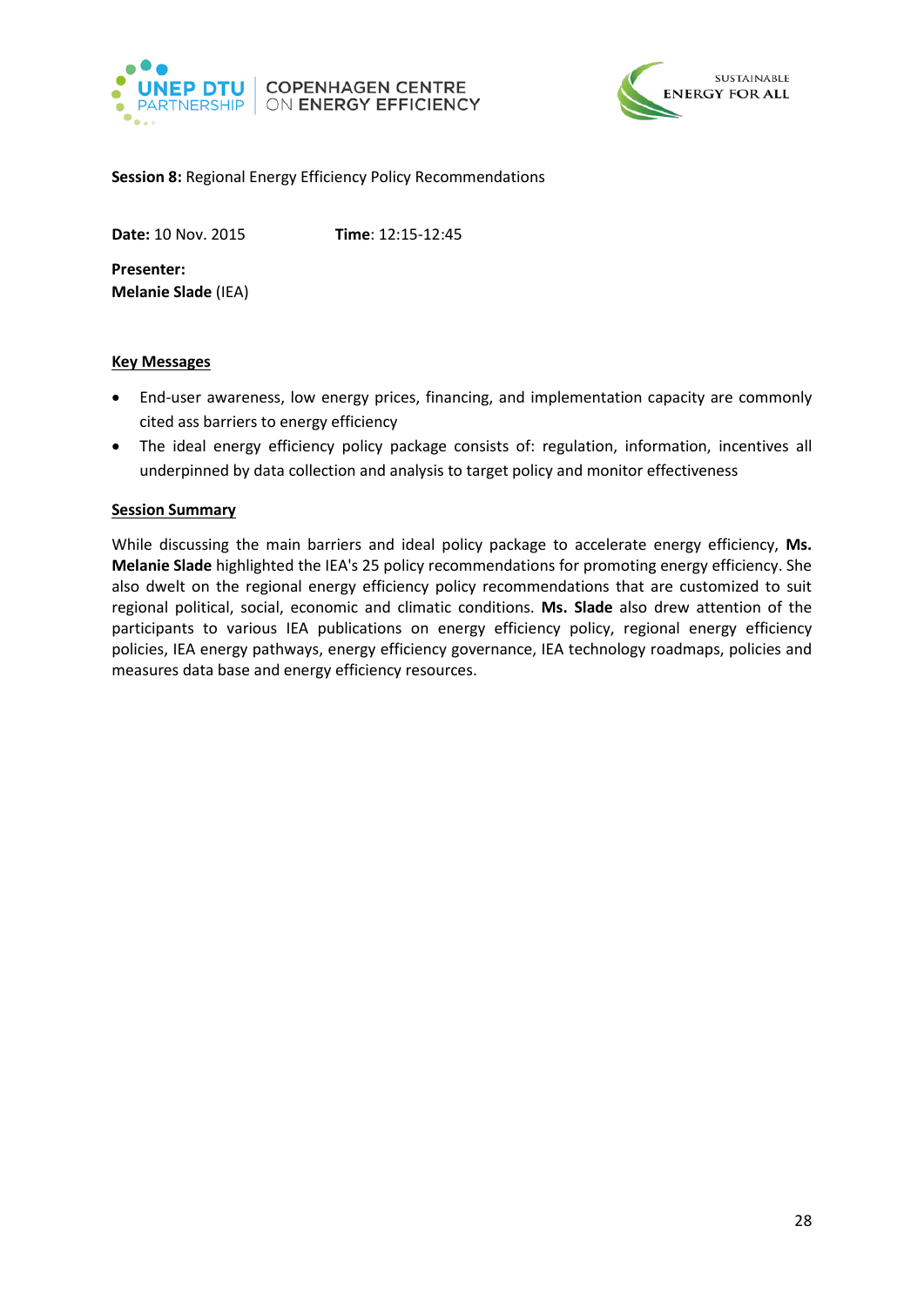



<span id="page-28-0"></span>**Session 9:** Lighting and Appliances–Instruments, policies, schemes/programmes, innovations

**Date:** 10 Nov. 2015 **Time:** 13:30 to 14:30

**Moderator: Tim Farrell** (C2E2)

# **Speakers:**

**Benoît Lebot** (International Partnership for Energy Efficiency Cooperation/IPEEC), **Melanie Slade** (International Energy Agency/IEA)

### **Key Messages:**

- Minimum energy performance standards work as a stick in which products below standards (using comparative labels, endorsement labels) are not allowed on the market.
- Factors to consider when selecting products to prioritise: significant share of total energy consumption, rapidly rising energy consumption, dumping of poor quality products, available test methods and appropriate performance thresholds.
- Monitoring, verification and enforcement is a critical element for compliance.
- The future is mobile. Smartphone apps allow consumers to compare running costs of different appliances when they shop.

#### **Session Summary:**

- 1 The economics of Minimum Performance Standards work, exemplified by refrigerators in Australia become more efficient via standards, prices drop over time and volume of units shifted increases was overviewed by Tim Farrell (C2E2).
- 2 Key points for standards and labelling are to solidify and coordinate databases (for the benefit of both suppliers and consumers), according to Melanie Slade (IEA). This will streamline regulatory work, improve transparency and facilitate compliance.
- 3 There is massive leveragability of EE products, noted Benoît Lebot (IPEEC). USD 150 of investment in energy efficient products leads to USD 600 in energy savings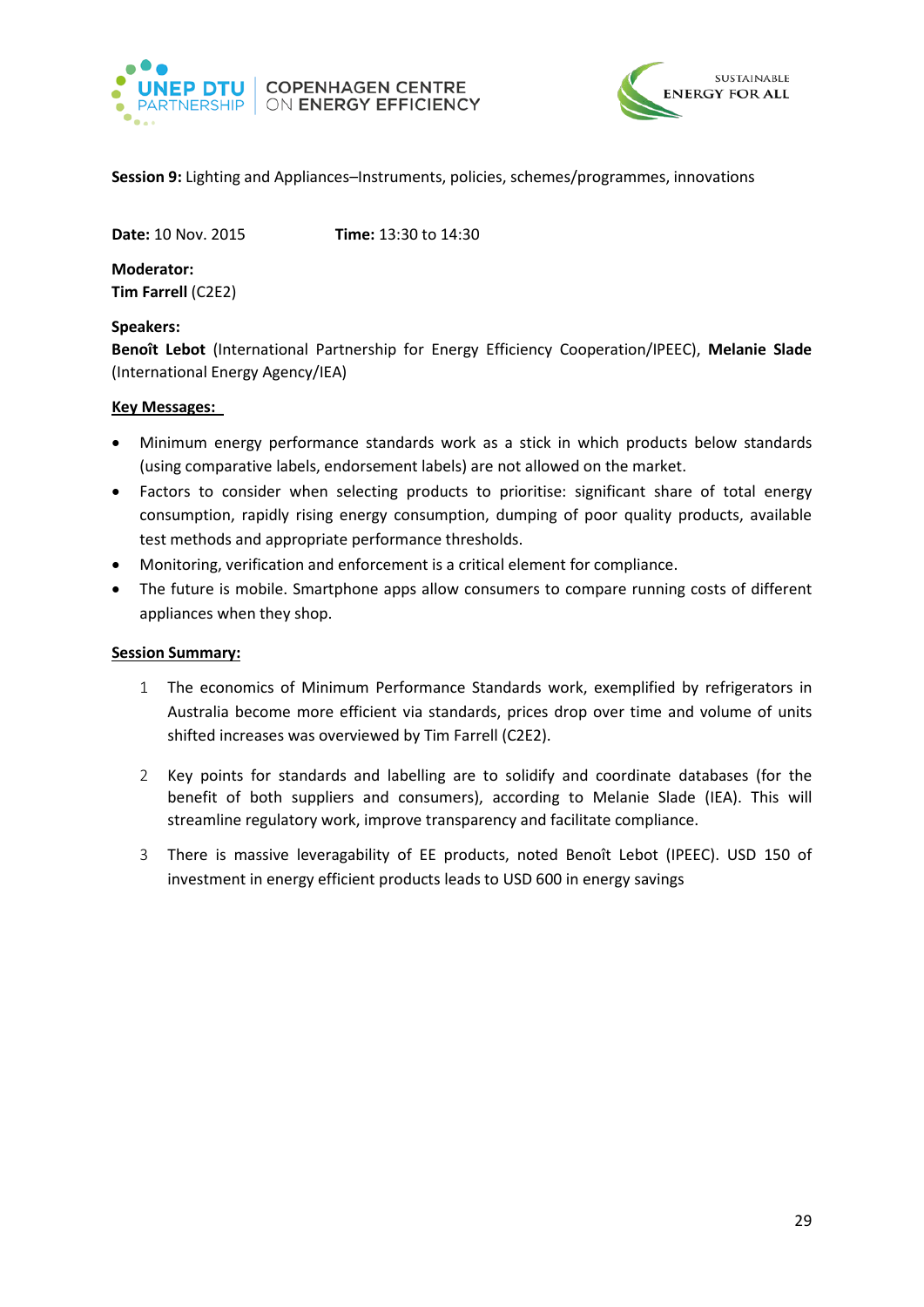



# <span id="page-29-0"></span>**Session 10:** Buildings and District Energy – Instruments, Policies, Programmes

**Date:** 10 Nov. 2015 **Time:** 14:30 – 15:30

**Moderator: Ksenia Petrichenko** (C2E2)

#### **Speakers:**

**Peter Graham** (Global Buildings Performance Network), **Jennifer Layke** (World Resources Institute), **Julia Panzer** (Danfoss), **Djaheezah Subratty** (UNEP)

### **Key Messages**

- District energy system is a highly efficient way for providing locally generated thermal energy for buildings and industrial processes.
- Over time EE policies and codes lead to energy savings.
- With respect to the status of building energy codes for new residential buildings: some are mandatory, some are voluntary, some are mixed. Policy priorities for new buildings – minimum energy efficiency standards. Necessary to try to develop a policy package that incorporates key functions to improve EE.
- There is evolution of building targets, mandatory and voluntary, and how to provide incentives upfront. Many countries focus on targets; and targets can create a market shift.
- Baselines play an integral role in building energy efficiency policy. It is important to improve data and quality, but there is enough proxy data and structure data if you have the right support, to start the policy process.

#### **Session Summary**

- 1 Peter Graham (GBPN) noted the challenge facing the buildings sector: doubling the level of investments and doubling the level of energy efficiency in half the time taken by the majority of advanced jurisdictions—it takes around 20 years for EE codes to generate effect. A crucial element is effective policy that integrates design and planning.
- 2 Also, consideration for the scope of codes: in many countries, there are still prescriptive codes, not performance codes. And it is necessary to focus on life-cycle energy efficiency consumption. There are different codes and it is necessary make sure the codes are adapted to a country's specific situations.
- 3 Using urban examples including Tokyo and Buenos Aires, Jennifer Layke (WRI) talked through the opportunities at all stages of the building life cycle and the composite EE assets in buildings.
- 4 A best practice report (Danfoss/UNEP) that built on 45 champion cities from around the world provided the groundwork for (technology options, city policies, business models, national policies) developing modern District Energy Systems—Julia Panzer (Danfoss) presented this effort.
- 5 Elements of the Danfoss/UNEP report were detailed by Djaheezah Subratty (UNEP) including target-setting in Dubai; new strategy in Anshan, China that incorporated renewables,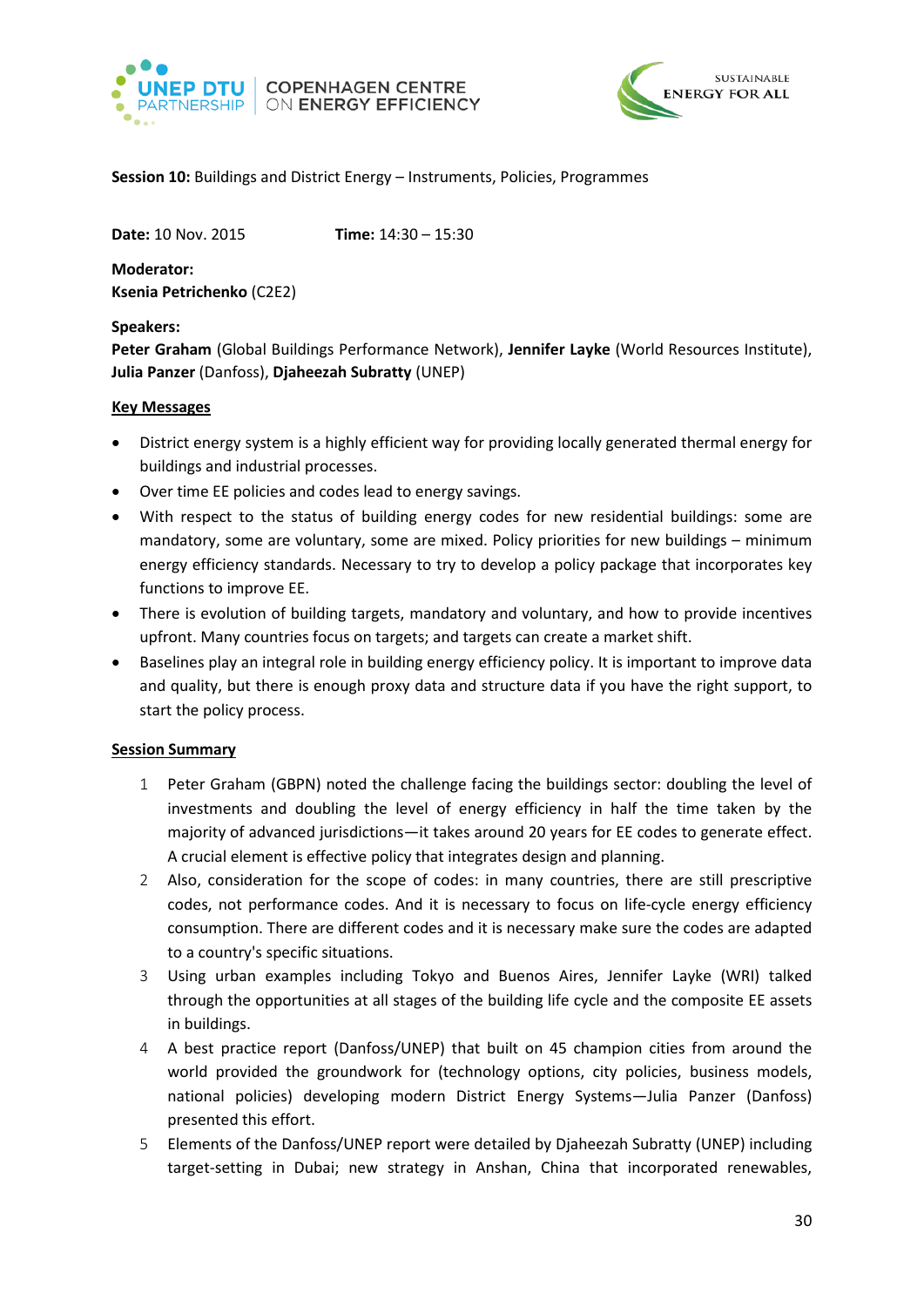



transmission, waste heat; public private partnerships; roles of local governments; and the benefits of private sector actions such as risk reduction.

<span id="page-30-0"></span>**Session 11:** Industry – Instruments, Policies & Programmes

**Date:** 10 Nov. 2015 **Time:** 16:00 – 17:00

**Moderator: Thomas Thorsch Krader** (C2E2)

#### **Speakers:**

**Jigar Shah** (Institute of Industrial Productivity), **Yasushi Tanaka** and **Yoshitaka Ushio** (The Energy Conservation Centre, Japan, SE4ALL Energy Efficiency Facilitating Hub)

#### **Key Messages**

- Best practices, opportunities and challenges in the sector are in some cases explicit, e.g. ISO 50,001 or Energy Management Systems and more implicit, e.g. transparency, disclosure and benchmarking of performance.
- A key tool for improving energy efficiency performance is the capture and benchmarking of data.
- Energy management—through a range of tools—carries direct benefits to industrial firms, both large and smaller scale.

#### **Session Summary**

- 1 Tools—specific ones such as regulation, tax, incentives, capacity building, direct investment—can online and upscale energy efficiency measures in the industrial context, according to Jigar Shah (IIP). Some tools in particular, like benchmarking, can benefit many segments of Industry including equipment, process, facility and company.
- 2 Yasushi Tanaka of the ECCJ built on this by outlining the efforts of his organisation in engaging countries around the world in opportunities to adopt more energy efficient technologies and practices. Key drivers include interventions that target cities, information sharing and public/private collaborations. Tools include a comprehensive matrix employed by ECCJ to structure an EE improvement project using combinations of applied software, hardware, data and capacity.
- 3 The head of ECCJ, Yoshitaka Ushio, applied the experience of Japan (which improved EE by approx. 40% since the 1970s primarily through positive industrial action) to discourse. Assigning energy management responsibility within firms yields discrete benefits to industrial EE performance. This responsibility benefits from 'standards for the rational use of energy', i.e. adjusting activities in order to institute comprehensive energy management. Such an intervention can be varied to be applied to large-scale factories, small-scale factories, warehouses and offices. The periodical reports that are generated provide valuable inputs to knowledge-sharing platforms.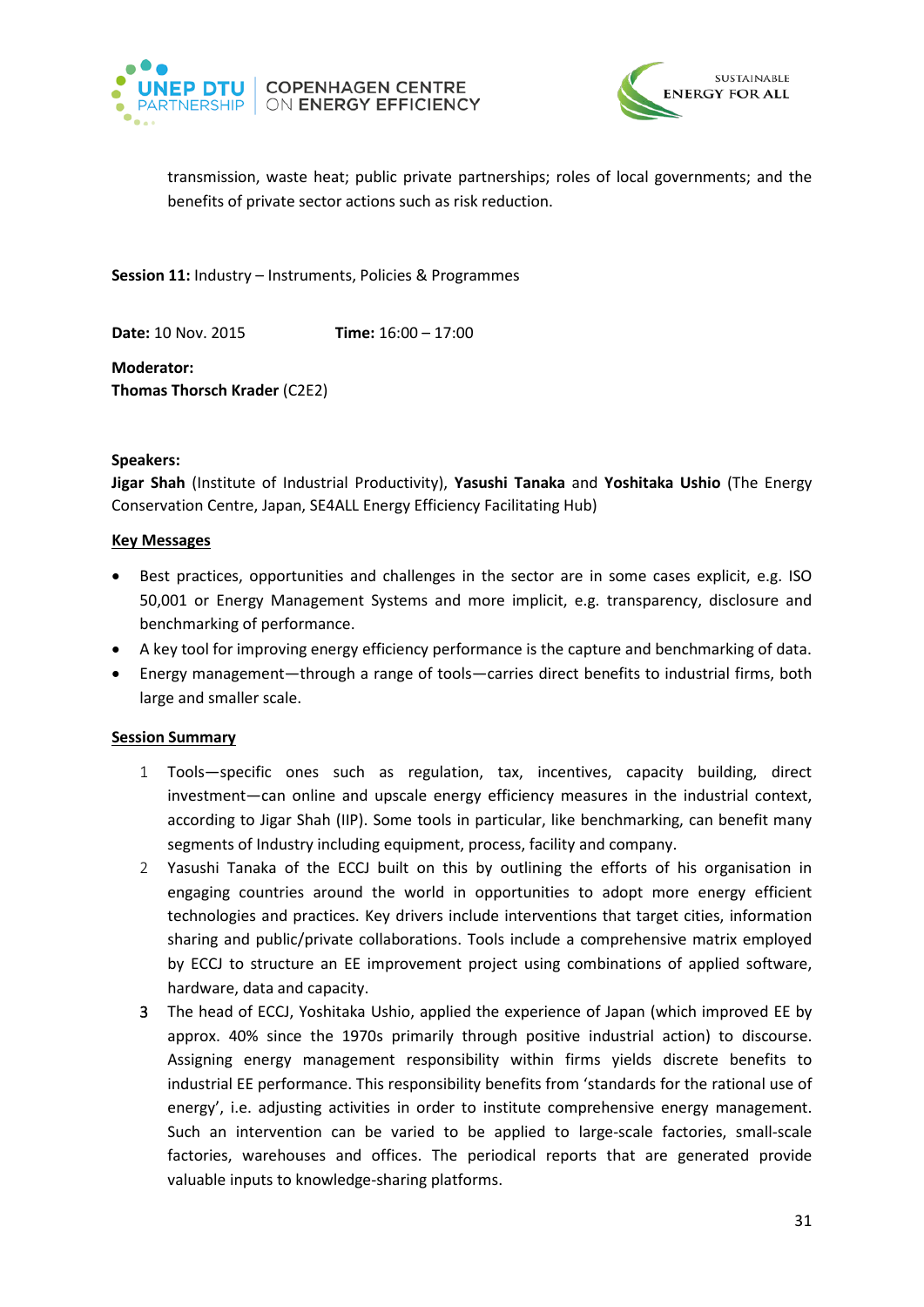



### <span id="page-31-0"></span>**Session 12:** Roadmap for Capturing Energy Efficiency Potential

**Date:** 11 Nov. 2015 **Time:** 09:00 – 09:30

**Moderator Thomas Thorsch Krader**, C2E2

**Presenter Vijay M Deshpande**, (C2E2)

#### **Key Messages**

- Roadmap steps consist of elaboration of: present situation (where you are), what are your objectives (where you want to reach), which are your priority areas/sectors, what instruments, policies and schemes you propose to use to meet the objectives in identified priority sector, and assessment of prerequisites in terms of capacity, infrastructure and resources
- Left to market forces, energy efficiency will not happen or will not happen at speed and scale necessary
- Government intervention is therefore necessary, and it is simultaneously required on the demand side–consumers of energy, and on the supply side–financiers/bankers, and supply chain entities such as ESCOs, energy auditors, energy efficiency measurement and verification specialists, etc.
- Governments have been using regulatory, economic and information/educational instruments to promote energy efficiency. What mix of instruments to use to on macro-environment (sociocultural, legal, political, economic & technology) and pre-requisites in terms of capacity, infrastructure and resources

#### **Session Summary**

**Mr. Vijay Deshpande** discussed the roadmap steps and roadmap contents. Elaborating on the need for government intervention in fostering energy efficiency, Mr. Deshpande provided examples of types and nature of instruments, policies, and programs that governments use to capture energy efficiency potential in different target segments, sectors or end-uses. Mr. Deshpande also discussed the need for data base development and having an institutional set-up for successful design, development, implementation and monitoring of governmental interventions for capturing the available energy efficiency potential. The presentation by Mr. Deshpande also contained examples of elements to be included in any energy efficiency initiative–description and contents.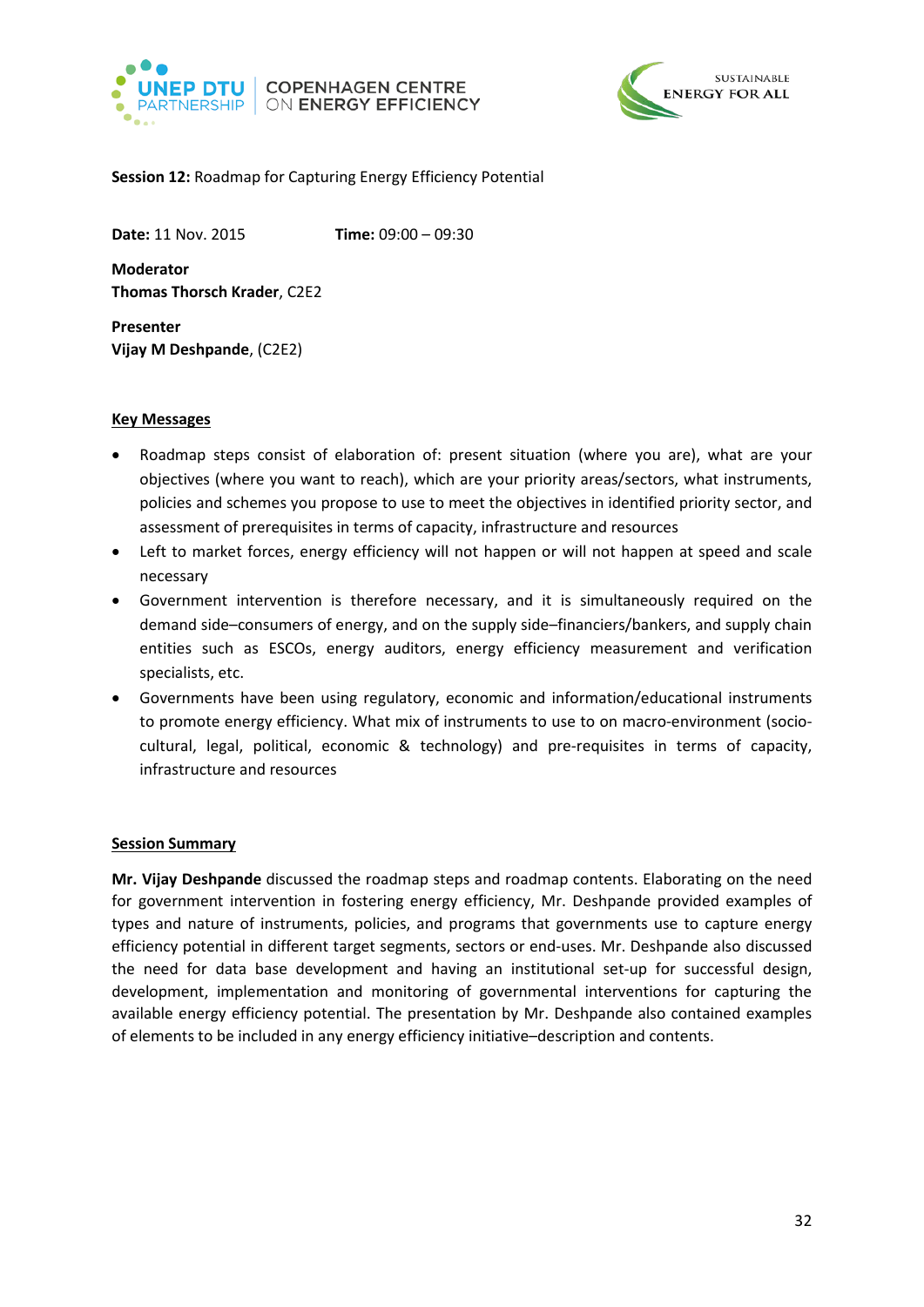



### <span id="page-32-0"></span>**Session 13: Country Presentations**

| Date:             | 12 November 2015                              |
|-------------------|-----------------------------------------------|
| Time:             | 09:00 to 10:30                                |
| <b>Moderator:</b> | Ksenia Petrichenko (C2E2)                     |
| <b>Countries:</b> | Armenia, Belarus, Dominican Republic          |
| Time:             | $10:45$ to $12:30$                            |
| <b>Moderator:</b> | <b>Tim Ferrell (C2E2)</b>                     |
| <b>Countries:</b> | Indonesia, Kazakhstan, Nicaragua, Philippines |
| Time:             | 13:30 to 14:45                                |
| <b>Moderator:</b> | Xianli Zhu (C2E2)                             |
| <b>Countries:</b> | Sri Lanka, Tanzania, Uganda, Zambia           |

#### **Session Summary**

Presentations by various country representatives were structured to provide following information about respective countries

- Present Situation
	- Existing focus areas, policies, programs, institutional set-up, targets and budgets
	- Achievements and Gaps in the existing strategies, policies, structure, and data, including major barriers
- Objectives and Priority Areas
	- Objectives Where you want to reach
		- Targets (Country or Sector Level Target
		- Priority Areas (Where you want to focus)
			- Sectors
			- End-uses
			- Segment
			- Technologies
- Policies and Schemes
	- Policies you propose to use in the identified target segment
		- Regulatory
		- Economic
		- Information/Education
	- Schemes/Programs you propose to implement
	- Challenges
		- Capacity
		- Finance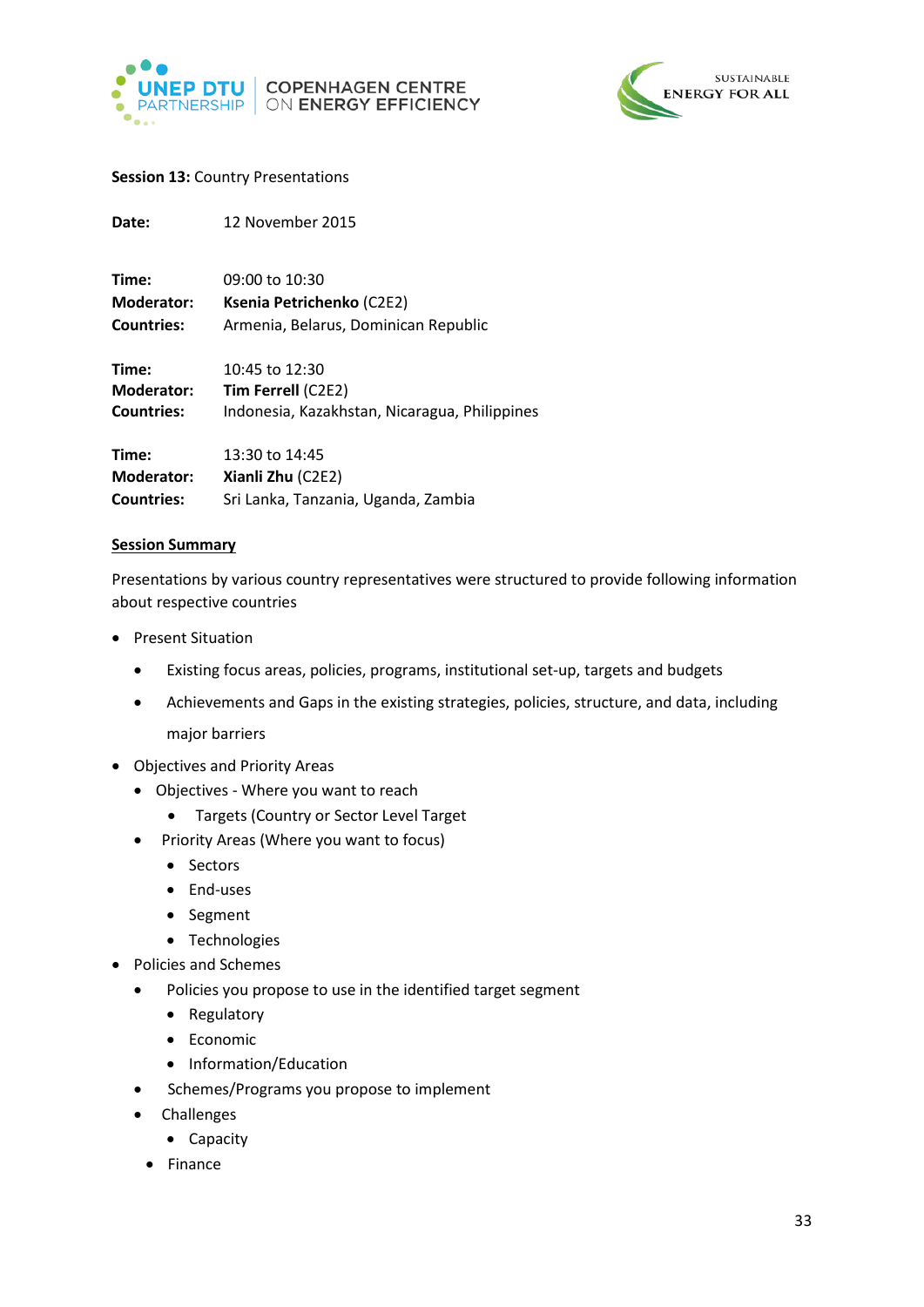



- Infrastructure/Institutional
- Macro environment
	- Political backing
	- Legal issues
- Immediate Assistance
	- Training
	- Development of Tools
	- Studies
	- Help in situation analysis

Technical support and assistance needed, as identified in the presentations made by country representatives are summarised below:

### **Belarus**

- Development of ESCO legislation;
- Development program of electric vehicles;
- Research of industrial potential for renewable equipment production;
- Capacity building:
	- Smart grids for district heating;
	- Differentiated tariffs for heating;
	- Energy storage;
	- Infrastructure for EV.

# **Dominic Republic**

- Support for implementing and regulation of the proposed law on energy Efficiency
- Support to identify opportunities and instruments to reduce distribution losses in the power sector
- Capacity building of energy managers
- Support for developing financing mechanisms to improve EE in buildings
- Support to improve the efficiency of the transport sector, including promoting public transport
- To create a laboratory for testing and certification of appliances and equipments

#### **Indonesia**

- Capacity building: Industry, residential, building, appliances, transport, power generation
- Study & analysis: Industry, residential, building, appliances, transport, power generation
- Policy advising: Transport and power generation
- Development of pilot projects: Industry, residential, building, transport, power generation
- Enhancing energy efficiency data base: Industry, residential, building, appliances, transport, power generation
- Enhancing financial access: Industry, building, appliances, transport, power generation
- Empowering ESCOs: Industry, building, transport, power generation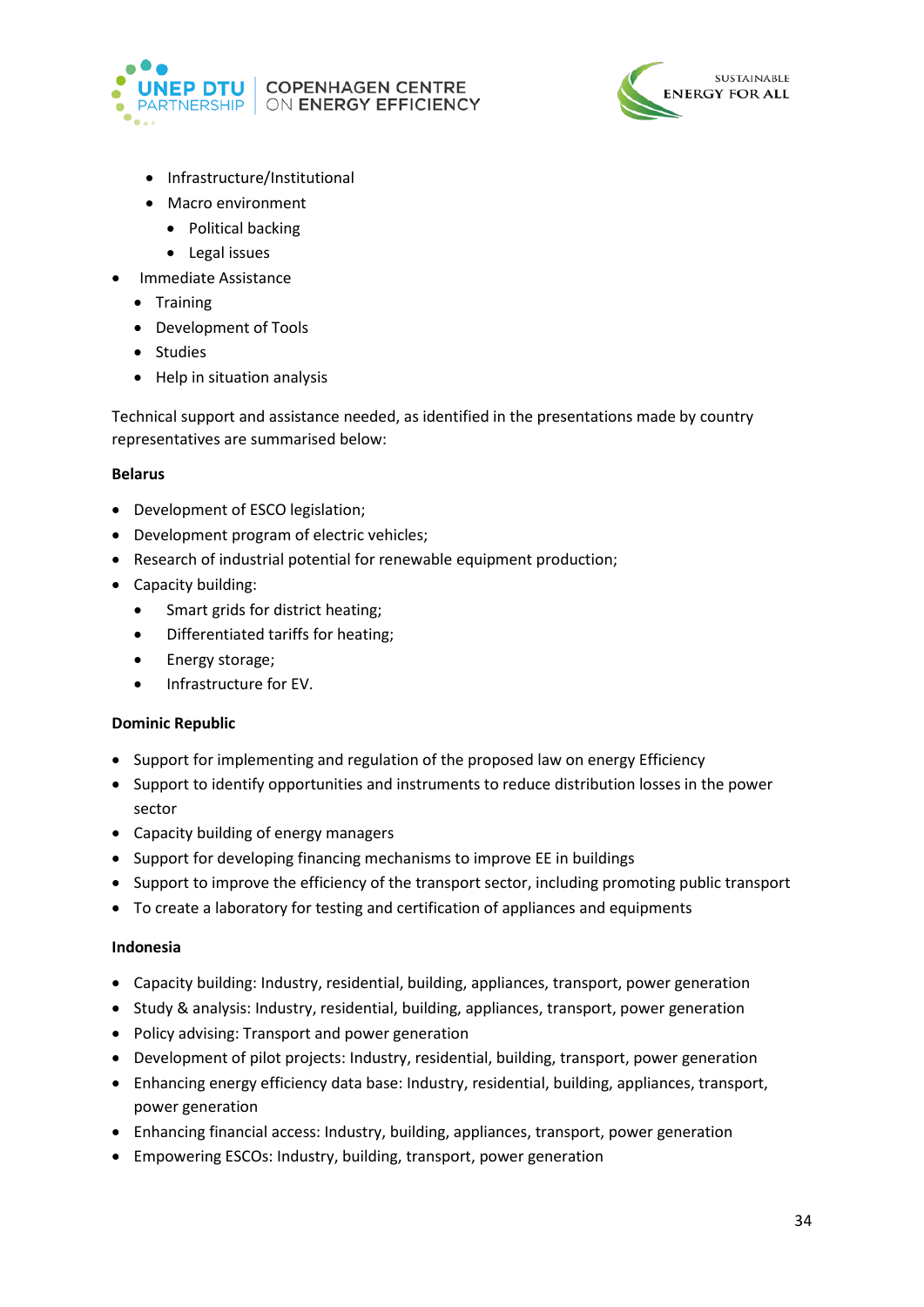



# **Kazakhstan**

- Capacity building
- Study tours
- Training

### **Nicaragua**

- Development of a strategy for Monitoring, Verifying and Evaluating to strengthen the energy Labelling Program
- Improve the regional cooperation in improvements related to improving the efficiency of Air Conditioner and Refrigerator.
- Develop a long-term and permanent strategy to improve awareness and education of energy efficiency
- Capacity buildings of Energy Efficiency Managers (Energy Efficiency Services)
- Implementing Energy Management System to Public Office promoting change in the private sector
- Improve Base Indicator Energy Efficiency (BIEE).
- Capacity buildings at institution level (Ministry of Energy And Mines Energy Efficiency Division Design policy strategy )
- Action plan to recycle Energy Efficiency wastes (e.g. lamps, glass, metals, refrigerators etc.)

# **Philippines**

- Database development
- Enforcement of standards
- Improvement of labelling programme

#### **Sri Lanka**

- Capacity building
	- EE policies
	- Energy conservation building codes
	- Central cooling and tri-generation
- Study and rapid analysis
	- Buildings
	- Industry
	- Transport sector 3 wheelers
	- Cities and energy efficiency zones
	- Agriculture equipment
	- Energy storage

# **Tanzania**

- Capacity building
	- Enhancing capacity of relevant institutions through short-term and on-the-job training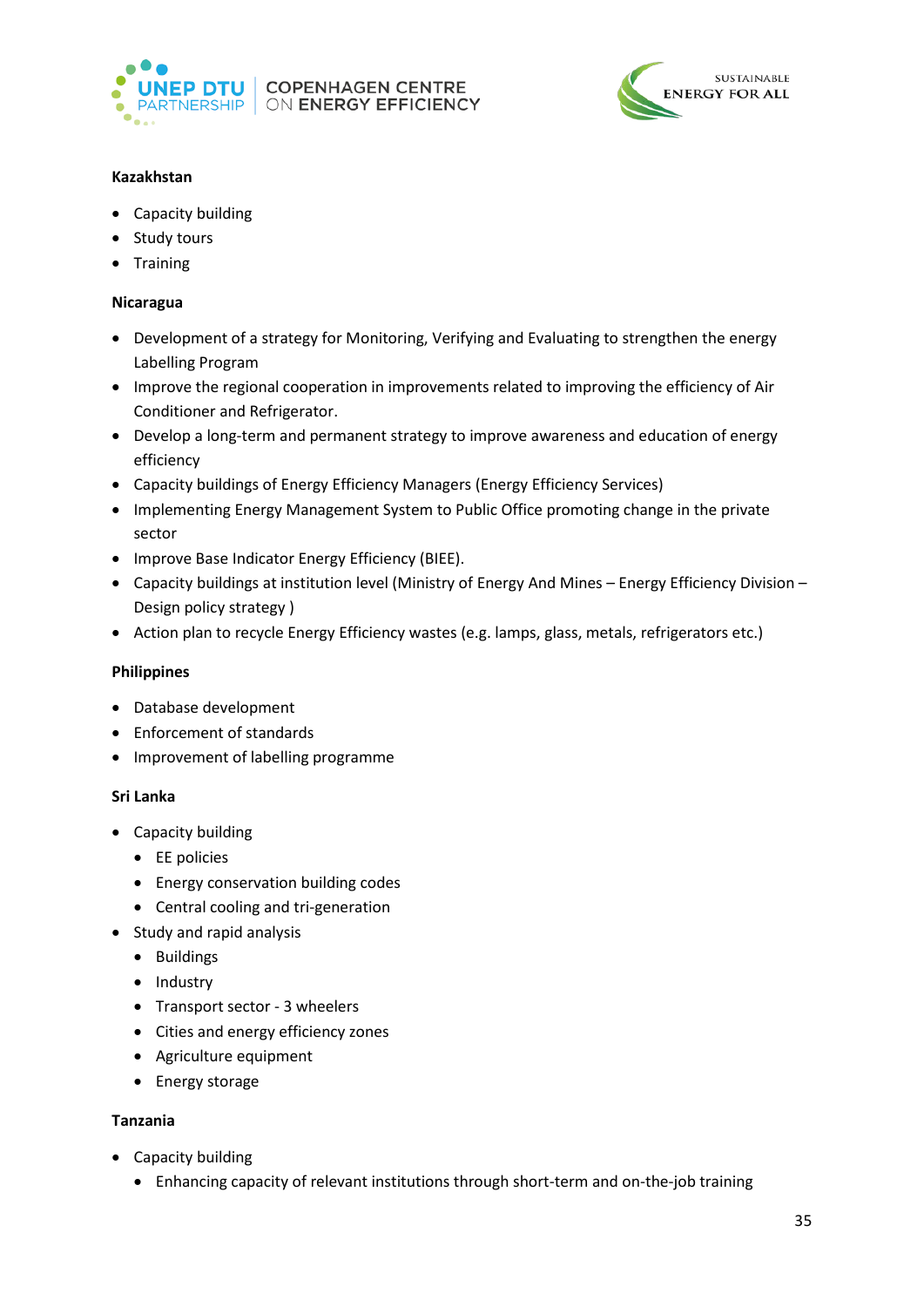



- Enhancing regulation/guidelines, systems and tools for measurement, monitoring and verification of energy efficiency targets in place and staff trained to manage the system(s)
- Allowing the MEM to establish benchmarking database for prioritizing the ECE initiatives
- Energy Managers' personnel development framework
- Energy Auditors profession development framework
- Study & analysis
	- Quantifying national and sector specific energy efficiency indicators in relation to short-, medium-, and long term targets
	- Documenting measurement, monitoring, reporting and verification (MRV) procedures and tools
- Policy
	- Standards and labeling
	- Building codes
	- Energy management systems
	- Monitoring, reporting and verification (MRV)
	- Energy management guidelines
	- ECE legislation
	- Communication strategy and awareness raising

#### **Uganda**

- Capacity building support
	- Staff skills enhancement, analysis tools/systems, knowledge exchange/technology transfer;
	- EE research collaboration;
	- Development of EE Data base & MVE Procedures.
- Policy and legislation advisory support
	- Review of the draft EE conservation bill;
	- Review and update the EESP;
	- Development of MEPS & labels.
- Support Financing of EE Activities to facilitate investments
	- Identification of the financing instruments/Tools for EE Programmes (E.g. Support Energy Audits, Energy Performance Contracting, EE Investments, ESCOs, etc.);
	- Possibility of creation of the revolving fund on EE.
- Development of an EE communication Strategy
- Development of programmes in Industry, Transport, Agriculture, Buildings (like codes etc.) and clean cooking.
- Start Uganda Energy Efficiency Facility (EEF)
	- Identify cost-reflective price for verified energy and electricity demand savings;
	- Format for least-cost energy planning;
	- Develop as a pilot (through development funds/financing);
	- Leverage with industry (Cement & sugar mills, cement kilns, tea industry, etc.).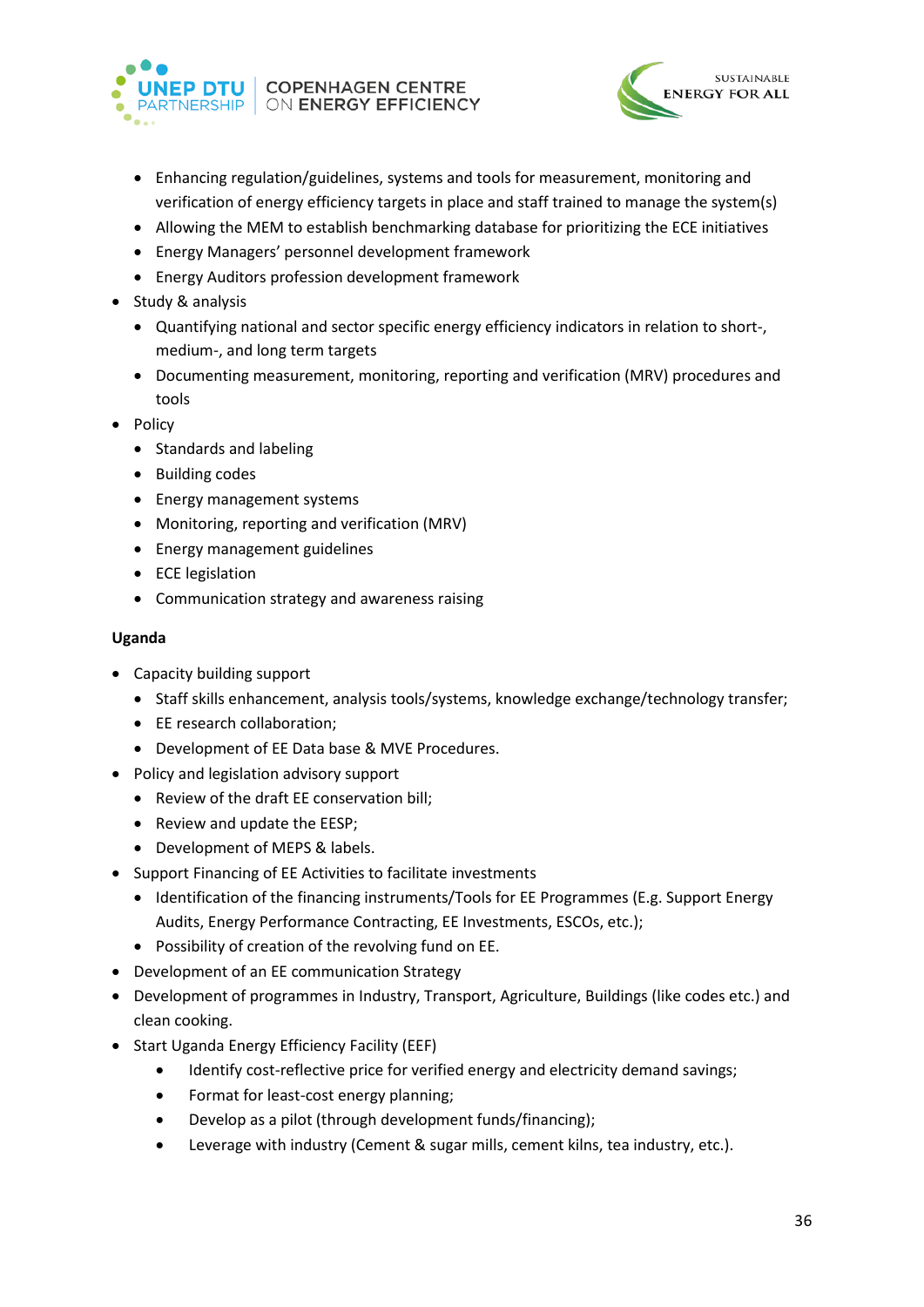



# **Zambia**

- Policy
	- Technical assistance for policy review and establishment of appropriate legal and institutional framework
	- Development of strategies for EE and long term actions
- Capacity building
	- Enhance capacity for data and information gathering
	- Training of trainers in Energy auditing and implementing measures
	- Capacity for enforcement of mandatory standards
	- Capacity building in product EE testing and labelling
	- Support in accessing financing for capital intensive EE projects
- Study and analysis
	- Establish EE baseline/balance
	- Monitoring and evaluation systems
	- Exchange visits to expose relevant personnel to EE technologies
	- Private sector engagement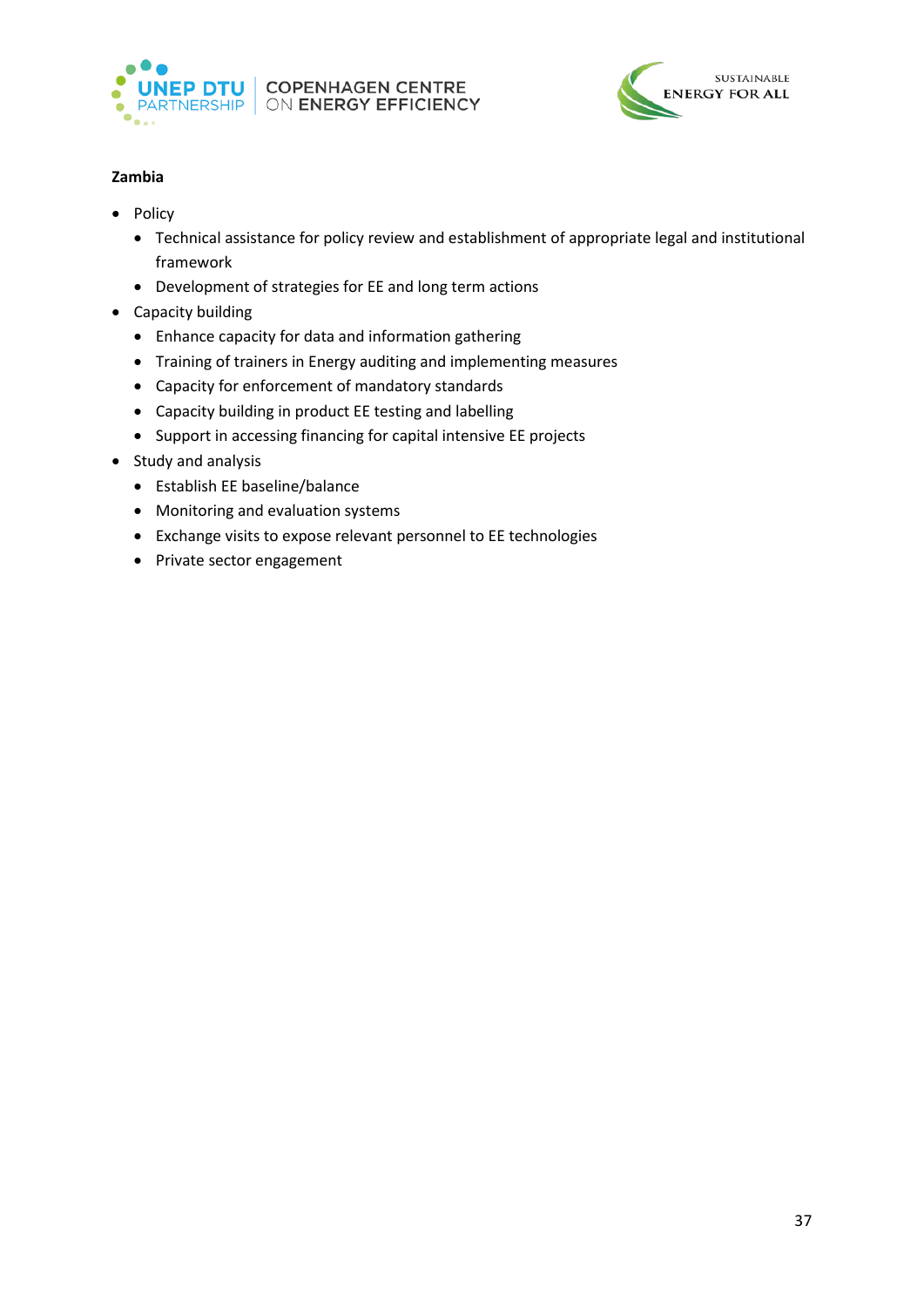



<span id="page-37-0"></span>**Session 14:** Closing Remarks

**Date:** 12 Nov. 2015 **Time:** 14:45 to 15:15

**Moderator**: **John M Christensen** (UDP)

**Speakers**: **John Christensen** (UDP), **Jyoti P Painuly** (C2E2)

# **Session Summary**

**John Christensen** thanked all participants for continuously engaging on EE over all four days of the workshop. He looks forward to the next steps that the targeted countries take on the pathway and to further engagement between countries and C2E2.

**Jyoti P Painuly** also thanked all participants for the productive dialogue. He also noted that C2E2 will be in touch with countries about next steps to carry forward the energy efficiency agenda in respective countries.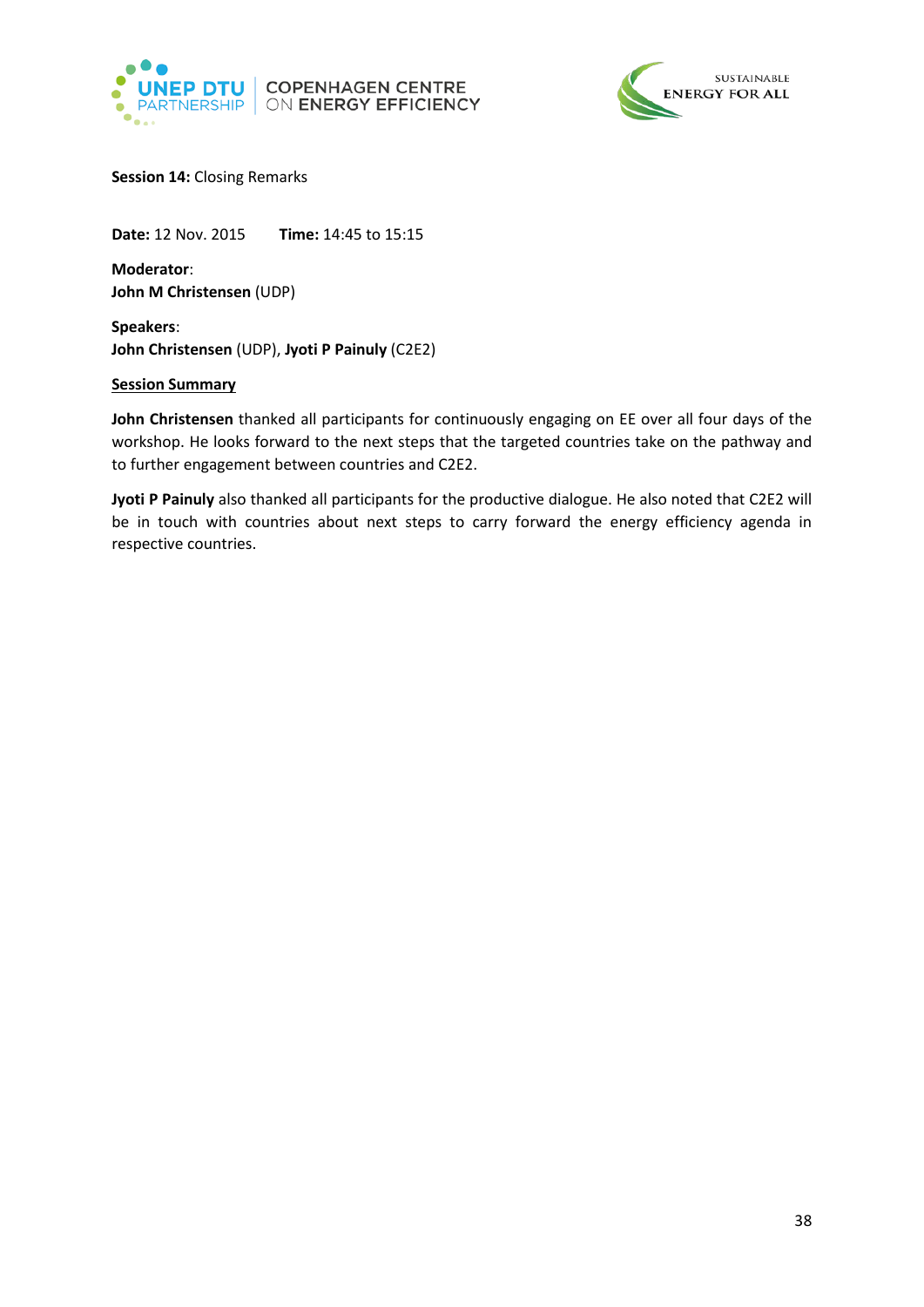



# **Participant List**

|  | Alhassan Yakubu                | <b>Embassy of Ghana</b>                  |
|--|--------------------------------|------------------------------------------|
|  | Andrei Malochka                | <b>Belarus</b>                           |
|  | Andrew Charles Michael Hibberd | Africa Region Centre-South Africa        |
|  | Andriah Feby Misna             | Indonesia                                |
|  | Anuar Koshkarbayev             | Kazakhstan                               |
|  | Artur Tsughunyan               | Armenia                                  |
|  | <b>Ashok Sarkar</b>            | <b>World Bank</b>                        |
|  | Benoît Lebot                   | <b>IPEEC</b>                             |
|  | Bilyana Chobanova              | <b>Energy Charter</b>                    |
|  | <b>Binu Parthan</b>            | <b>Green Climate Fund</b>                |
|  | <b>Boris Melnichuk</b>         | <b>UNIDO</b>                             |
|  | Charles Moonga Haanyika        | Zambia                                   |
|  | Corinne Figueredo              | <b>International Finance Corporation</b> |
|  | Daniel Hugo Bouille            | LAC Region Centre-Argentina              |
|  | Djaheezah Subratty             | <b>UNEP</b>                              |
|  | Farida Zed                     | Indonesia                                |
|  | Fie Olsen                      | American Embassy                         |
|  | <b>Fleming Voetmann</b>        | Danfoss                                  |
|  | <b>Florence Ventura</b>        | African Development Bank                 |
|  | Gabriela Prata Dias            | Portugese National Energy Agency (ADENE) |
|  | Gabrielle Dreyfus              | U.S. Department of Energy                |
|  | Genris Gertrudis Reyes Vasquez | Dominican Republic                       |
|  | H.E. Mr. Hrachya Aghajanyan    | Ambassador of Armenia to Denmark         |
|  | H.E. Mrs. Edith Hazel          | Ambassador of Ghana to Denmark           |
|  | Harry Verhaar                  | <b>Philips Lighting</b>                  |
|  | Hayk Badalyan                  | Armenia                                  |
|  | Henriette Ellermann-Kingombe   | Ministry Of Foreign Affairs              |
|  | Igor Bashmakov                 | <b>CIS Region Centre-Russia</b>          |
|  | Inkar Kadyrzhanova             | <b>UNFCCC</b>                            |
|  | Izmail Petrov                  | <b>UNIDO</b>                             |
|  | Jacob Høgh                     | Energistyrelsen                          |
|  | Jasmine Crozier                | French Embassy                           |
|  | Jennifer Layke                 | World Resources Institute                |
|  | Jeppe Helsted                  | <b>UK Embassy</b>                        |
|  | Jesus Catacutan Anunciacion    | Philippines                              |
|  | Jigar Shah                     | Institute for Industrial Productivity    |
|  | Jonas Engberg                  | <b>IKEA</b>                              |
|  | Juan Eliezer Blandon           | Nicaragua                                |
|  | Jukka Uosukainen               | <b>CTCN Director</b>                     |
|  |                                |                                          |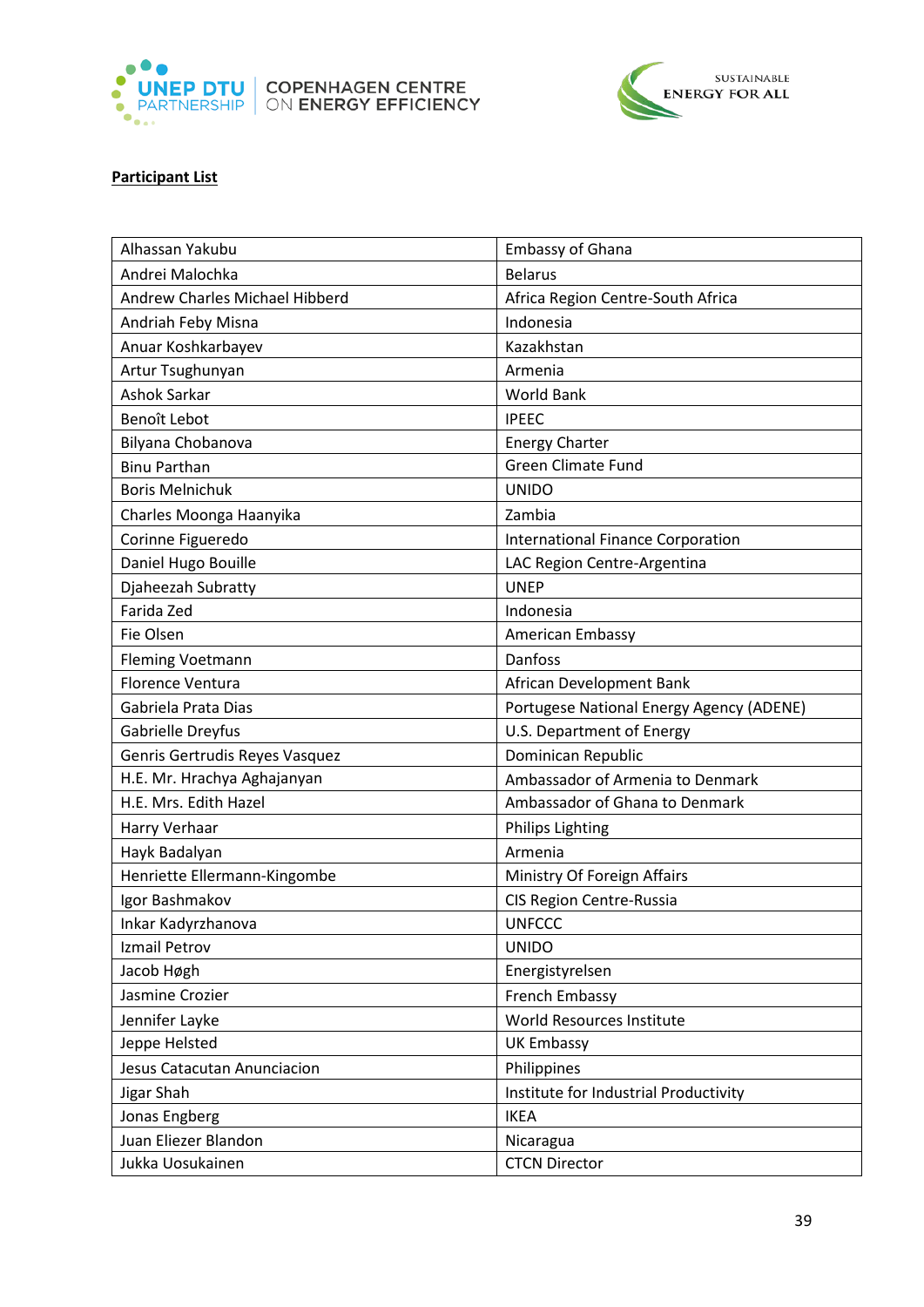



| Julia Panzer                                 | Danfoss                                        |
|----------------------------------------------|------------------------------------------------|
| Julio Eudelis Ferreras Ortiz                 | Dominican Republic                             |
| Kim Jonas                                    | Velux                                          |
| Koshy Mathew Cherail                         | Panel India                                    |
| Kristina Mehrabekyan                         | <b>Embassy of Armenia</b>                      |
| Kristoffer Hvidsteen                         | Accenture                                      |
| Lugano Wilson Mwansule                       | Tanzania                                       |
| Mafayo Ziba                                  | Zambia                                         |
| Melanie Slade                                | <b>International Energy Agency</b>             |
| Monika Froehler                              | SE4ALL                                         |
| Moses Murengezi                              | Uganda                                         |
| Pakkeer Thamby Abdul Salam                   | Asia Region Centre-Thailand                    |
| Parlindungan Marpaung                        | Indonesia                                      |
| Patrick Doyle                                | <b>IADB</b>                                    |
| Peter C. Brun                                | <b>ICTSD</b>                                   |
| Peter Graham                                 | <b>GBPN</b>                                    |
| Rana Adib                                    | <b>REN21</b>                                   |
| Rana Ghoneim                                 | <b>UNIDO</b>                                   |
| Ranjith Padmasiri Mahipala Mudiyanselage     | Sri Lanka                                      |
| Régis Meyer                                  | <b>Government of France</b>                    |
| Rolando Gaspar Lugo Lugo                     | Nicaragua                                      |
| SMKS Mudiyanselage Gamini Bandara Senanayake | Sri Lanka                                      |
| Sheila Watson                                | <b>FIA Foundation</b>                          |
| Simon Tebasulwa Kalanzi                      | Uganda                                         |
| Søren Salomo                                 | DTU - Management Engineering                   |
| Steve Kukoda                                 | <b>International Copper Association</b>        |
| Styden Ndyamukama Rwebangila                 | Tanzania                                       |
| Sungat Yessimkhanov                          | Kazakhstan                                     |
| <b>Thomas Dahl Thellesen</b>                 | <b>State of Green</b>                          |
| Toni Widhiastona                             | Embassy of the Republic of Indonesia           |
| <b>Torben Huss</b>                           | Investment Fund for Developing Countries (IFU) |
| <b>Torben Nilsson</b>                        | Global Green Growth Forum                      |
| Ulla Vestergaard Rasmussen                   | Danish Energy Agency (ENS)                     |
| Viktor Badaker                               | <b>UNECE</b>                                   |
| Vilma Reyes                                  | Philippines                                    |
| Xiliang Zhang                                | Panel China                                    |
| Yasushi Tanaka                               | Energy Conservation Center of Japan (ECCJ)     |
| Yoshitaka Ushio                              | Energy Conservation Center of Japan (ECCJ)     |
| Zitouni Ould-Dada                            | <b>UNEP</b>                                    |